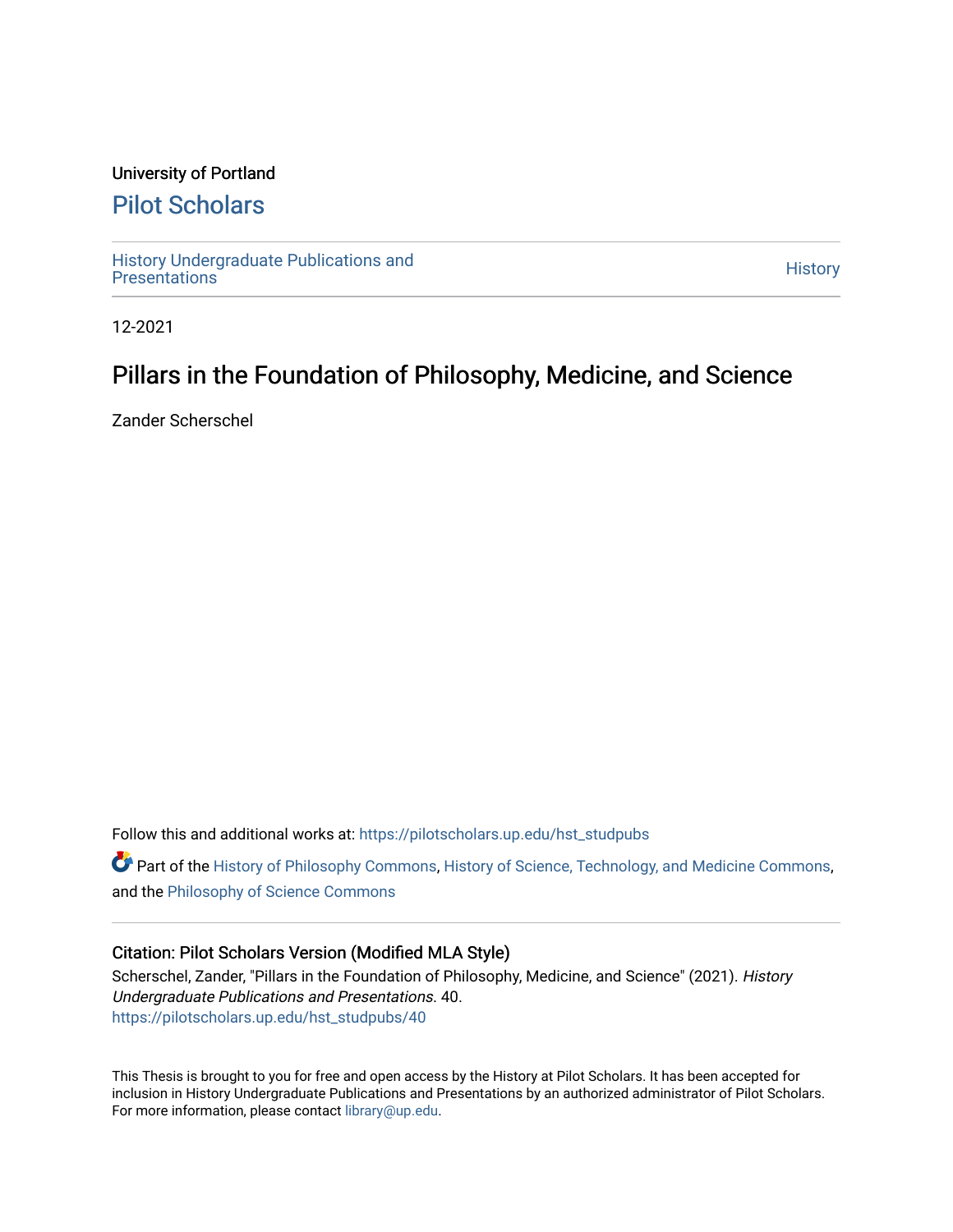Pillars in the Foundation of Philosophy, Medicine, and Science

Zander Scherschel

HST 471 – Senior Thesis Seminar

December 6, 2021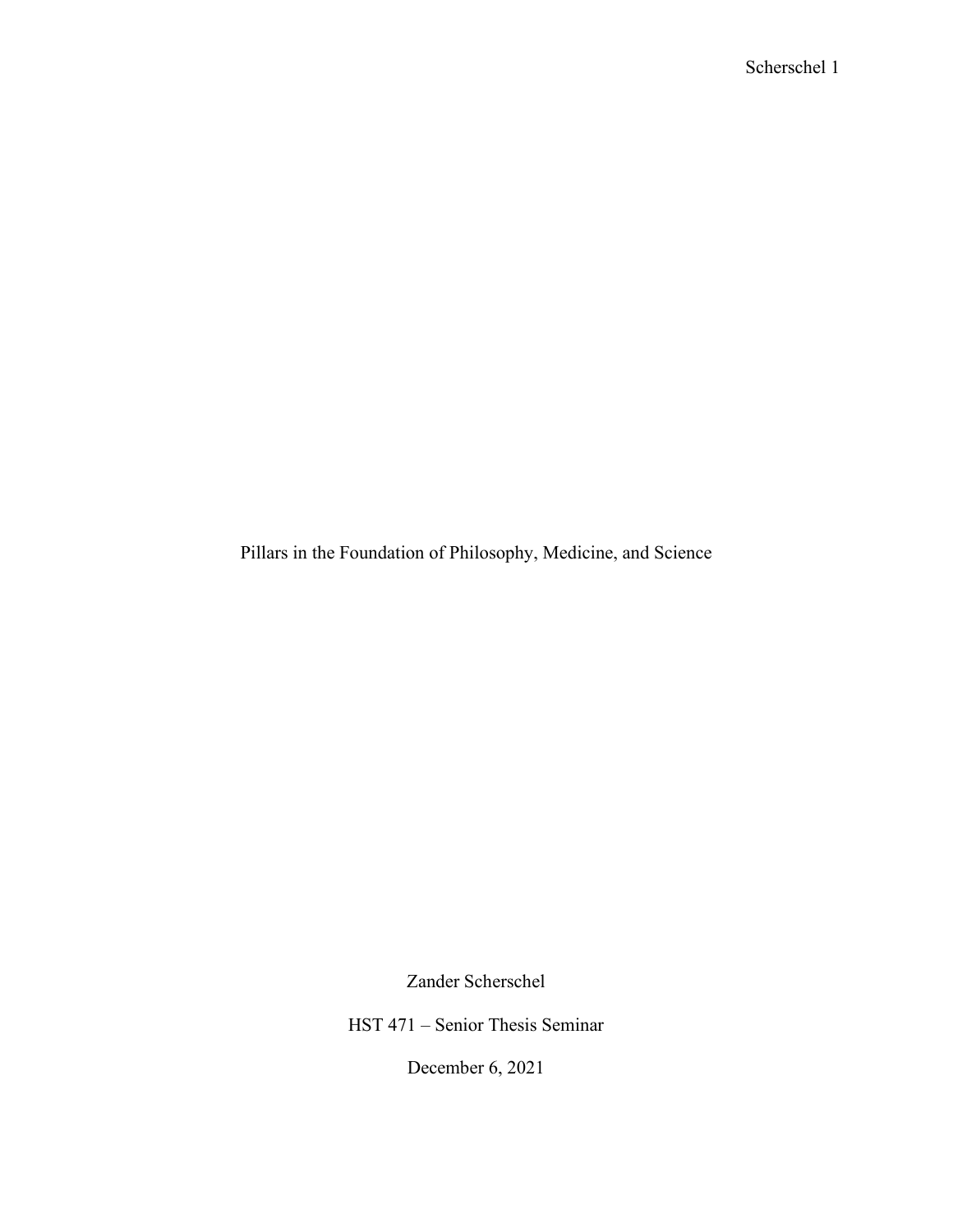The world of medicine has experienced a continuous flow of evolution, starting from the beliefs in superstitions then going to herbology a nd finally arriving at a point in time where people can use machines to find out any issues. The equipment in the medical field is not the only thing that has improved, the medical professionals have improved as well. There are now paramedics who work on trying to stabilize the patient while they are on route to the emergency room. There are the nurses who are more than an assistant for a doctor, they are the backbone of a hospital. The nurses are on the ones who take care of the patient for the majority of their stay in the hospital. Then there are the doctors who find out the cause of the patient's problem and start the process of treatment. The medical world has grown to the point where the term, "doctor", is too vague due to the numerous routes in the medical field. A doctor could be a pediatrician, neurologist, psychiatrist, gynecologist, or an anesthesiologist, like my dad. He would tell me stories about some of his cases, but he always makes sure that he does not violate HIPPA. After years of my dad telling me stories I have noticed something important: his dedication to his job. He put his patients first and he is always there for his colleagues. Another thing that I have noticed is that even when my dad is not at work, he is ready to take charge of a medical emergency if paramedics were still on route. My dad does not have to respond to medical emergencies outside of work, he does not have to help his colleagues, and does not have to go above and beyond for the patients. However, he believes that he should respond to medical emergencies, help his colleagues, and make sure that his patients are being taken care, not just because of the Hippocratic Oath, but he genuinely cares about his profession. Now, the Hippocratic Oath is something that almost all medical professionals take when they graduate from medical school and the oath has existed since Ancient Greece due to the philosopher, Hippocrates. Hippocrates is known as the "Father of Medicine", but he was not the only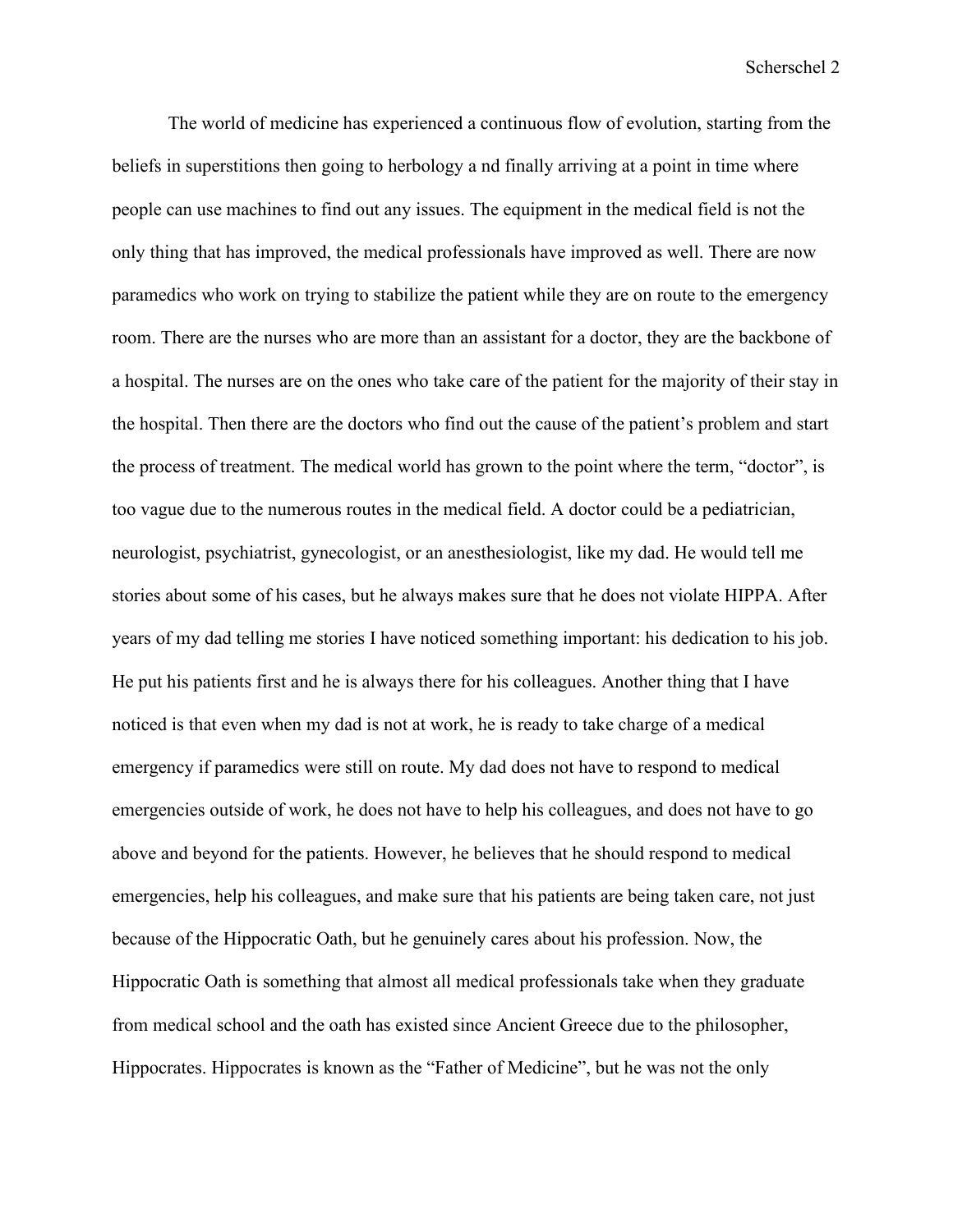philosopher to focus on science and medicine. There are three other philosophers who are also extremely important to the fields of philosophy, science, and medicine: Alcmaeon, Parmenides, and Empedocles. There are other philosophers who have contributed to the knowledge of science and medicine, like Erasistratus and Herophilus. However, it is Alcmaeon, Parmenides, Empedocles, and Hippocrates who are the pillars in the foundation of science and medical knowledge or education.

In modern times, the word "science" is everywhere and there are many different subjects in the scientific field, like physics, biology, chemistry, anatomy, and astronomy to name a few. However, it was different in the ancient world, because the word "science" did not exist until the fourteenth century.<sup>[1](#page-3-0)</sup> In ancient history, these subjects, physics, anatomy, or astronomy, were considered to be part of the philosophical field. This means that medicine was connected to philosophy instead of science. Sadly, before Ancient Greece, the world of medicine was rather small, can easily be disregarded, or it was based on the supernatural. This can be seen in the beginning of the end of the early Mesopotamia period, where the Laws of Hammurabi<sup>[2](#page-3-1)</sup> are introduced. However, the Laws of Hammurabi focused more on social reforms, but there was a small section about physicians and the patients. This small section has eight points and it does not focus on medicine at all. In fact, it only adds more pressure to the physician to be perfect. If a physician dealt with a man who had a serve wound or an abscess in his eye with a bronze lancet and the man died, the physician would lose his hand. However, if the man lived, he had to pay the physician ten silver shekels, but if the man was a client, then he only would have to pay five

<span id="page-3-0"></span><sup>1</sup> <https://www.merriam-webster.com/dictionary/science>

<span id="page-3-1"></span><sup>2</sup> Bailkey, Nels M. and Nels M. Bailkey. *Readings in Ancient History: Thought and Experience from Gilgamesh to St. Augustine*. 5th ed. ed. Lexington, Mass.: Lexington, Mass.: D.C. Heath, 1996. 32.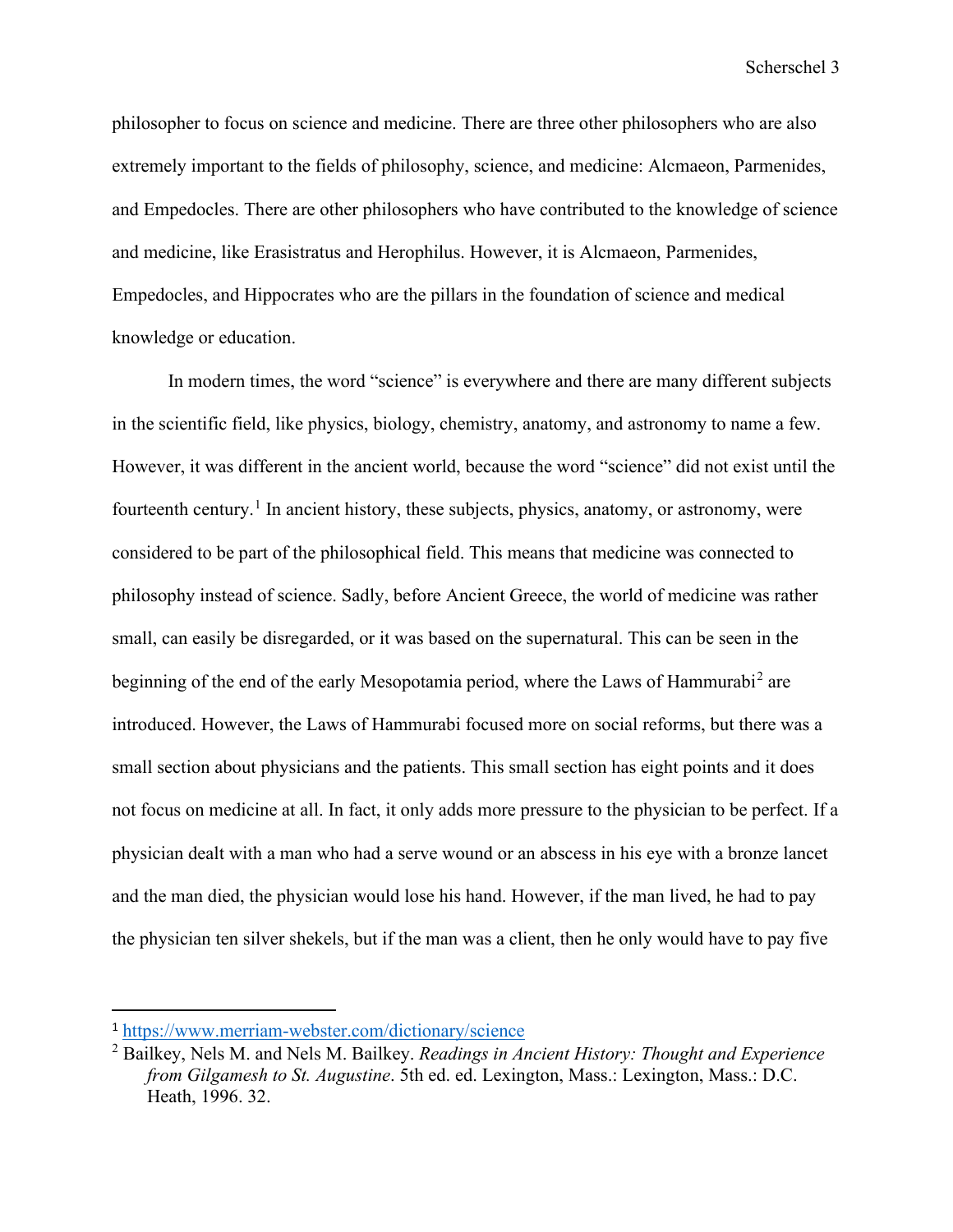silver shekels. If a physician was treating a slave, the owner would pay the physician if the slave lived, and if the slave died, the physician would not be punished.<sup>[3](#page-4-0)</sup> The Laws of Hammurabi did not set any ethical or moral boundaries to the field of medicine, however it is just a small moment in the history of medicine. Then moving into Ancient Greece, at first medicine was shown in stories like *The Odyssey* where the characters would either get hurt or fell ill. The characters would do the basic first aid but then mainly prayed to the gods and goddesses to be merciful.

#### **Section 1: The Two Who Started It All:**

The first two philosophers that will be discussed in this paper will be Alcmaeon of Croton and Parmenides. These two philosophers may not have anything in common with each other at first glance, besides the obvious fact that they are philosophers in Ancient Greece. Alcmaeon's work is focused on the medical field and Parmenides focused on cosmology.

**Alcmaeon of Croton.** Due to the lack of information about Alcmaeon of Croton's personal life, historians only have a rough understanding of Alcmaeon's time frame, his location, and of his works. Historians like James Longrigg, Alberto Debernardi, and Pan. S. Codellas believed that Alcmaeon live during the sixth century B.C., and he lived in Croton, which is closer towards the bottom of Italy, and that he is considered to be a Pythagorean<sup>[4](#page-4-1)</sup>. They also agree that he is extremely important to the medical field. Before Alcmaeon there was no written medical literature, so when he started writing his book and his theories, not only was his works are the earliest written Greek literature<sup>[5](#page-4-2)</sup>, but people could read his words and thoughts to get a grasp on the mindset of the people at the time. In James Longrigg's book, *Greek Rational* 

<span id="page-4-0"></span> $3$  Ibid.

<span id="page-4-1"></span><sup>4</sup> Longrigg James

<span id="page-4-2"></span><sup>5</sup> Longrigg James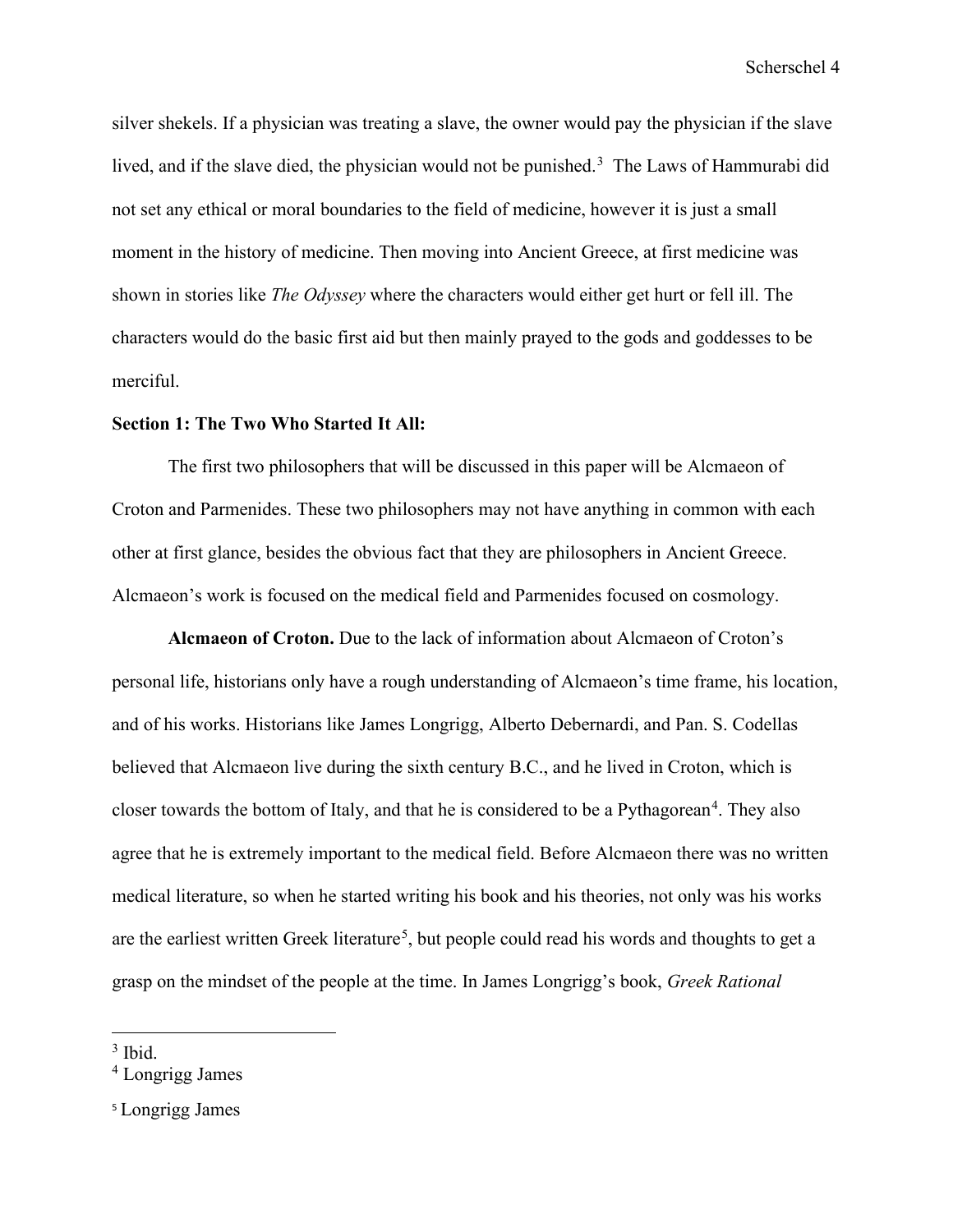*Medicine: Philosophy and Medicine from Alcmaeon to the Alexandrians*, he focused on the importance of Alcmaeon's work. Longrigg wrote that Alcmaeon wrote a book, *On Nature*, which contains his theories of health. Alcmaeon started his book by explaining his theory of knowledge, "Concerning things unseen the gods possess clear understanding, but in so far as man can proceed by inference"<sup>[6](#page-5-0)</sup>, and from this one sentence, Alcmaeon is stating that he knows that he would never know the whole truth about the world. However, the gods would be the only ones capable to fully understand the world and the people who live on it. Though, this does not mean that people cannot try to learn more about the world around them and understand more about humanity. Although, Alcmaeon wants to gain more knowledge, he wanted to find answers without using philosophy and only using empirical data. This did not last long since he ended using philosophy in the end. The next theory that he talks about deals with health, which turns out to be one of his influential theories. He discusses the best way to preserve health is "the equality [isonomia] of the powers – moist and dry, cold and hot – and the supremacy [monarchia] of any one of them causes disease; for supremacy of either is destructive."<sup>[7](#page-5-1)</sup> The human body is fragile and it needs stable conditions to stay healthy. That is important for people to find a way to counteract these conditions if one is more apparent than the other. This is why when someone gets too cold, they either add layers of clothes or stay close to a source of heat. Then when they get too hot, they can remove layers or maintain a distance from the heat. Alcmaeon adds that the "cause of disease is … deficiency of nourishment; location of blood, marrow or the brain. Disease may come about from external cause; quality of water or local environment."[8](#page-5-2) Besides of having conditions being balanced, people need to aware of how they

<span id="page-5-0"></span><sup>6</sup> Ibid., 51.

<span id="page-5-1"></span><sup>7</sup> Ibid., 52.

<span id="page-5-2"></span><sup>8</sup> Ibid., 52.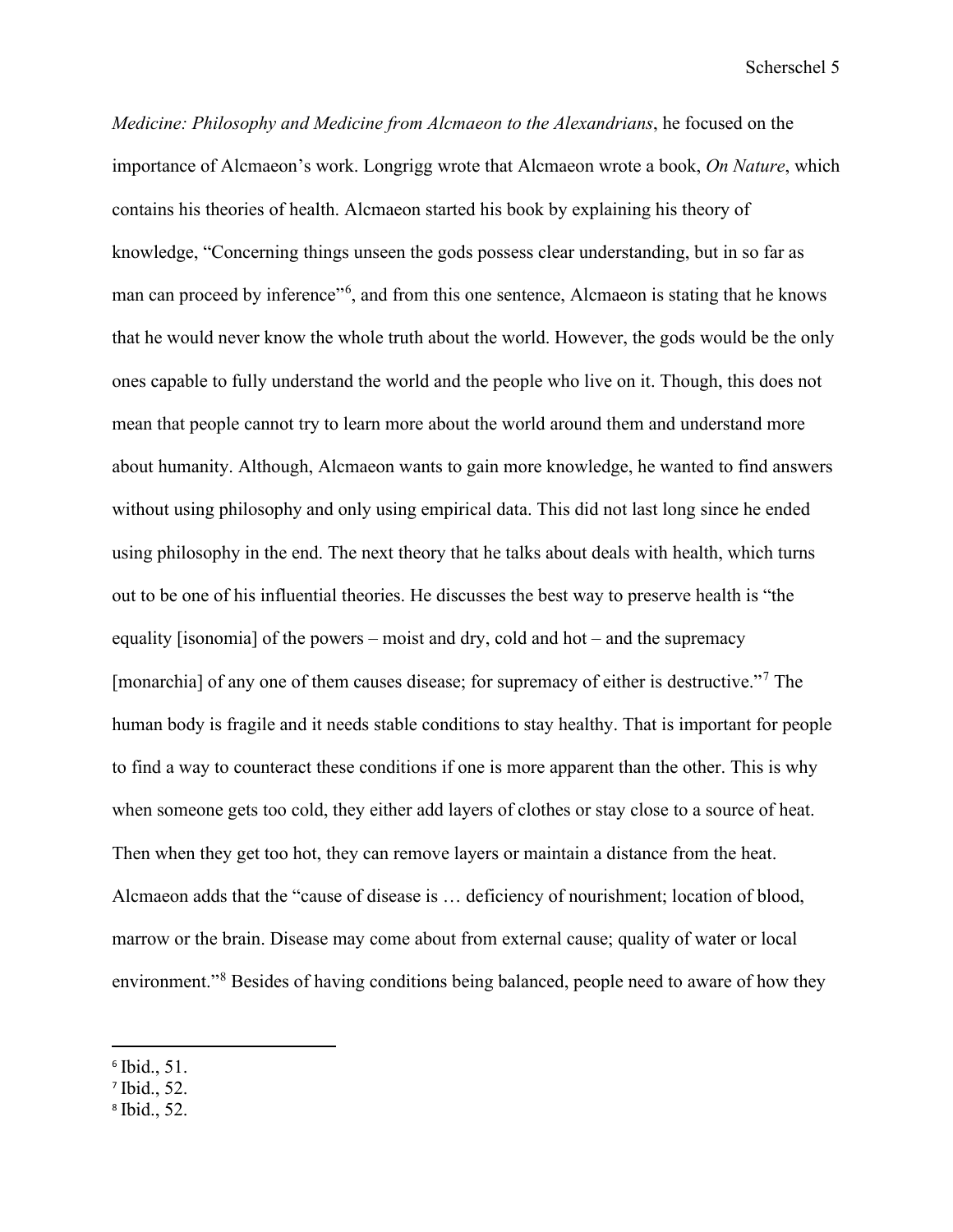are taking care of their bodies, that everything to stay healthy requires a balance of their environment and bodies. However, health was not the only thing that Alcmaeon was interested in, he was curious about the internal organs.

Alcmaeon kick started the discussion and debates of the human body. He has more about vision than he does for any of the other senses. He said that "seeing takes place by reflexion in the diaphanous element,"[9](#page-6-0) that each eye contains a fire and a flash will occur when someone closes their eyes. It makes sense that Alcmaeon would believe had fire in their eyes and that there would be a flash when people close their eyes. There is a bunch of bright colors when people close their eyes and sometimes depending the way the light sources are arranged, it can create an image. Moving onto hearing, Alcmaeon mentions that the reason people can "hear through their ears because they have vacuums in them,"[10](#page-6-1) and when the sound makes its way through the ear, it creates an echo. The echo will find its way to the brain. When Alcmaeon talks about taste, he brings up how food can almost melt in a person's mouth and the tongue almost acts like a sponge and sucks the particles. These particles will then go to the brain to be processed. As for the sense of smell, all that Alcmaeon mentions is that people smell through their noses and the air goes up to the brain<sup>11</sup>, then he does not consider touch to be a sense. He links the senses back to the brain because he believed that the brain was in charge of intellectual activity. However, there are other philosophers who have a different idea and theories about not only the senses, but the human body as a whole.

<span id="page-6-0"></span><sup>9</sup> John I. Beare, (John Isaac). *Greek Theories of Elementary Cognition from Alcmaeon to Aristotle*. Oxford: Oxford, Clarendon Press, 1906, 11-13.

<span id="page-6-1"></span> $10$  Ibid., 93.

<span id="page-6-2"></span><sup>&</sup>lt;sup>11</sup> Ibid., 131.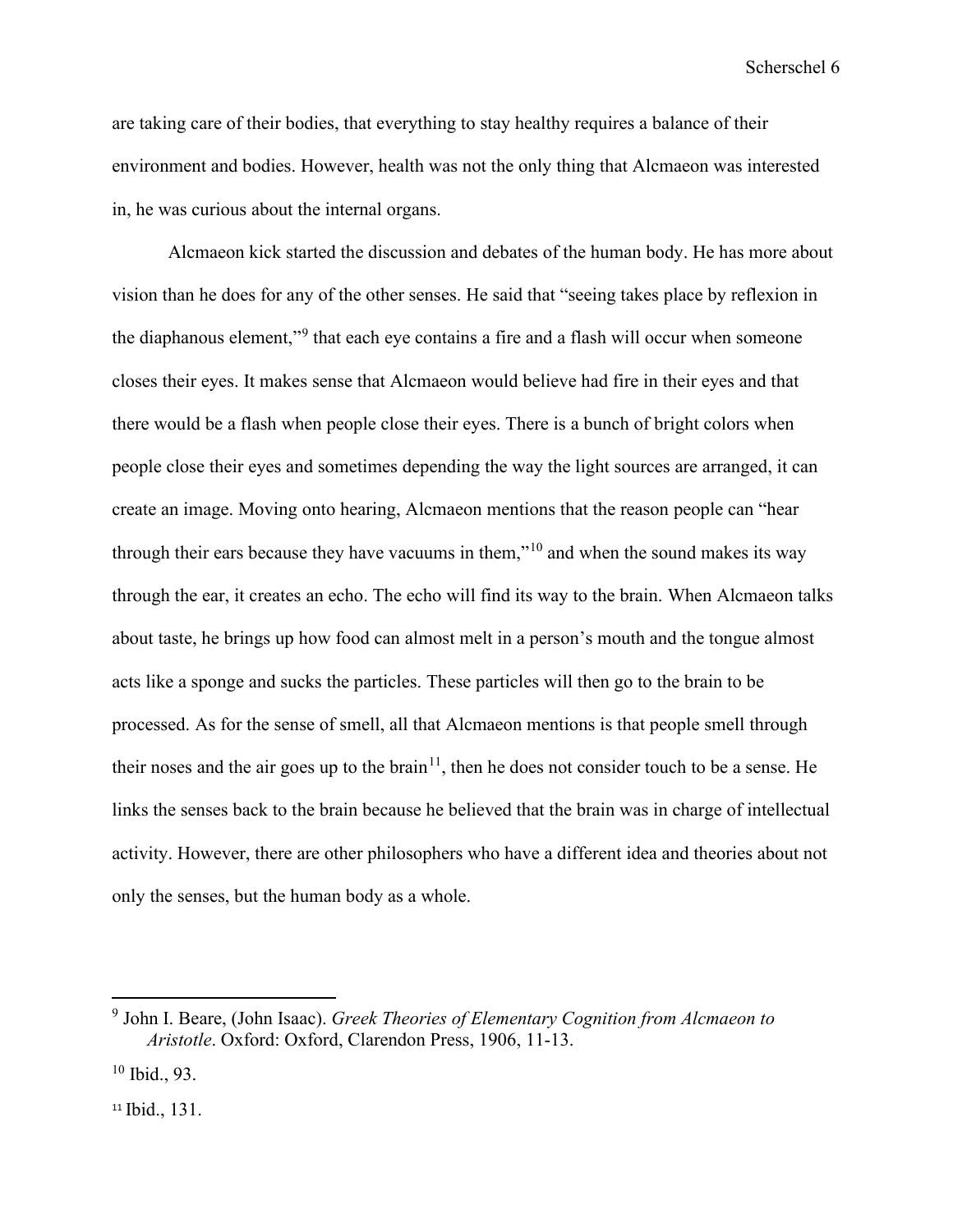There is another philosopher that is important to mention before moving onto Parmenides and Empedocles: Thales of Miletus. Walter Terence Stace, author of *Critical History of Greek Philosophy*, mentioned that Thales is considered to be both the founder and father of all philosophy and that he founded the one of the earliest schools in history.<sup>[12](#page-7-0)</sup> Even though historians believe that Thales did not write anything down<sup>[13](#page-7-1)</sup>, his philosophy are important to the history of philosophy and science. Stace mentioned that so far historians only know of two propositions from Thales' philosophy and that the first one is that "all things is water, that all comes from water, and to water all returns."<sup>[14](#page-7-2)</sup> The second one is that earth is flat, however, this one is not as important as the first one. Thales is stating that everything comes from water and that everything is made up of water and while he is incorrect about everything being made up of water, this is extremely influential for philosophers and scientists. He was the first philosopher, that was recorded, to try to find answers that were based on the truth and not myths. Stace mentioned that Thales was the one to come up with the fundamental thought of the pre-Socratic era, which was under the multiplicity of the world there needs to be a single ultimate principle.<sup>15</sup>

#### **Parmenides:**

Parmenides was born roughly around 514 B.C. at Elea and he was considered to be part of the group of philosophers called the Eleatics. Stace mentioned that there is not a lot of information about Parmenides' personal life, but he also mentioned that just like Thales, people admired Parmenides for his intellect and his character. One person in particular held Parmenides

<span id="page-7-0"></span><sup>12</sup> W. T. Stace, (W. *A Critical History of Greek Philosophy* Project Gutenberg, 36.

<span id="page-7-1"></span><sup>13</sup> Ibid., 37.

<span id="page-7-2"></span><sup>14</sup> Ibid., 37.

<span id="page-7-3"></span><sup>15</sup> Ibid., 38.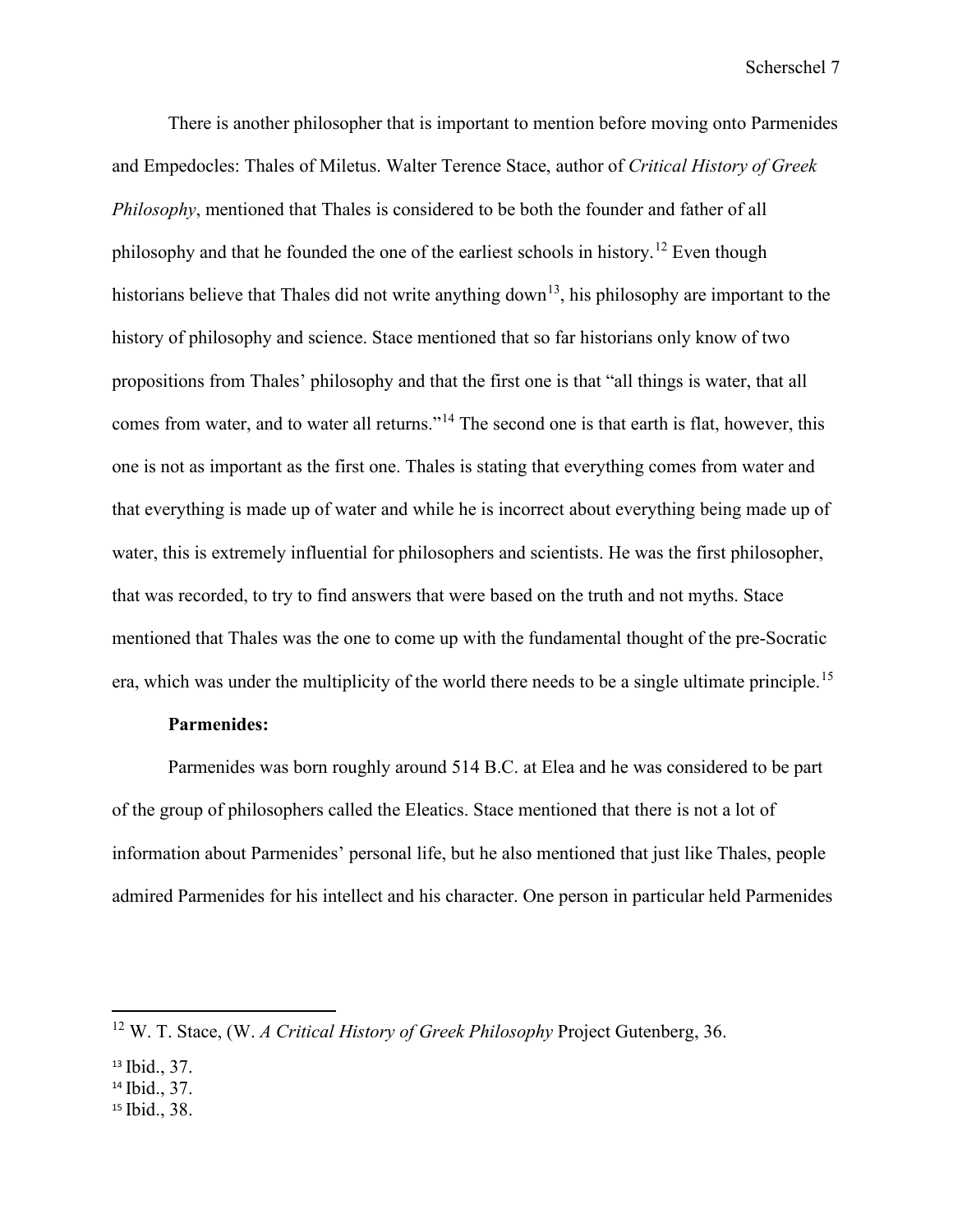in high regards and this person was Plato.<sup>16</sup> Only fragments of Parmenides' works remain, but there are enough fragments to get a rough idea about his philosophy. However, there are issues with the fragments, Richard McKirahan, author of the section, "Signs and Arguments in Parmenides B8", in the book, *The Oxford Handbook of Presocratic Philosophy*, stated that "many of Parmenides' arguments are hard to make out: even on the best arrangement of the available sentences and clauses they are incomplete."<sup>17</sup> Even though, Parmenides' arguments are difficult to figure out and his fragments are incomplete, historians have managed to figure out that Parmenides' work is a "philosophic didactic poem"[18](#page-8-2) that has two parts. Stace explained that the first part of the poem is called "'the way of truth'"[19](#page-8-3) and the second part is called "'the way of opinion'"[20.](#page-8-4) Stace's explanation of the first part is understandable, the world will always change and nothing is ever permanent. Things will exist and then it will not exist. Parmenides wanted to figure out if there was something that could be eternal among all the changes and this led to the concept of Being and not-being. Just like how Thales believed that everything came from water and everything would return to water, Parmenides believed that "the sole reality, the first principle of things is Being, wholly unmixed with not-being."[21](#page-8-5) According to Parmenides, Being does not change, it does not have a start or an end, and that Being has no past, present, or future. It will always exist. Parmenides also describes Being as "absolutely self-identical"[22](#page-8-6) and

- <span id="page-8-5"></span><sup>21</sup> Ibid., 62.
- <span id="page-8-6"></span> $22$  Ibid.

<span id="page-8-0"></span><sup>16</sup> James, Warren, *Presocratics*, Durham: Durham: Taylor & Francis Group, 2007. 77.

<span id="page-8-1"></span><sup>17</sup> Patricia, Curd, Daniel W. Graham, Patricia Curd, and Daniel W. Graham. *The Oxford Handbook of Presocratic Philosophy*. Oxford; New York: Oxford; New York: Oxford University Press, 2008a.

<span id="page-8-2"></span><sup>18</sup> W. T. Stace, (W. *A Critical History of Greek Philosophy* Project Gutenberg, a, 61.

<span id="page-8-3"></span><sup>19</sup> Ibid., 61.

<span id="page-8-4"></span> $20$  Ibid.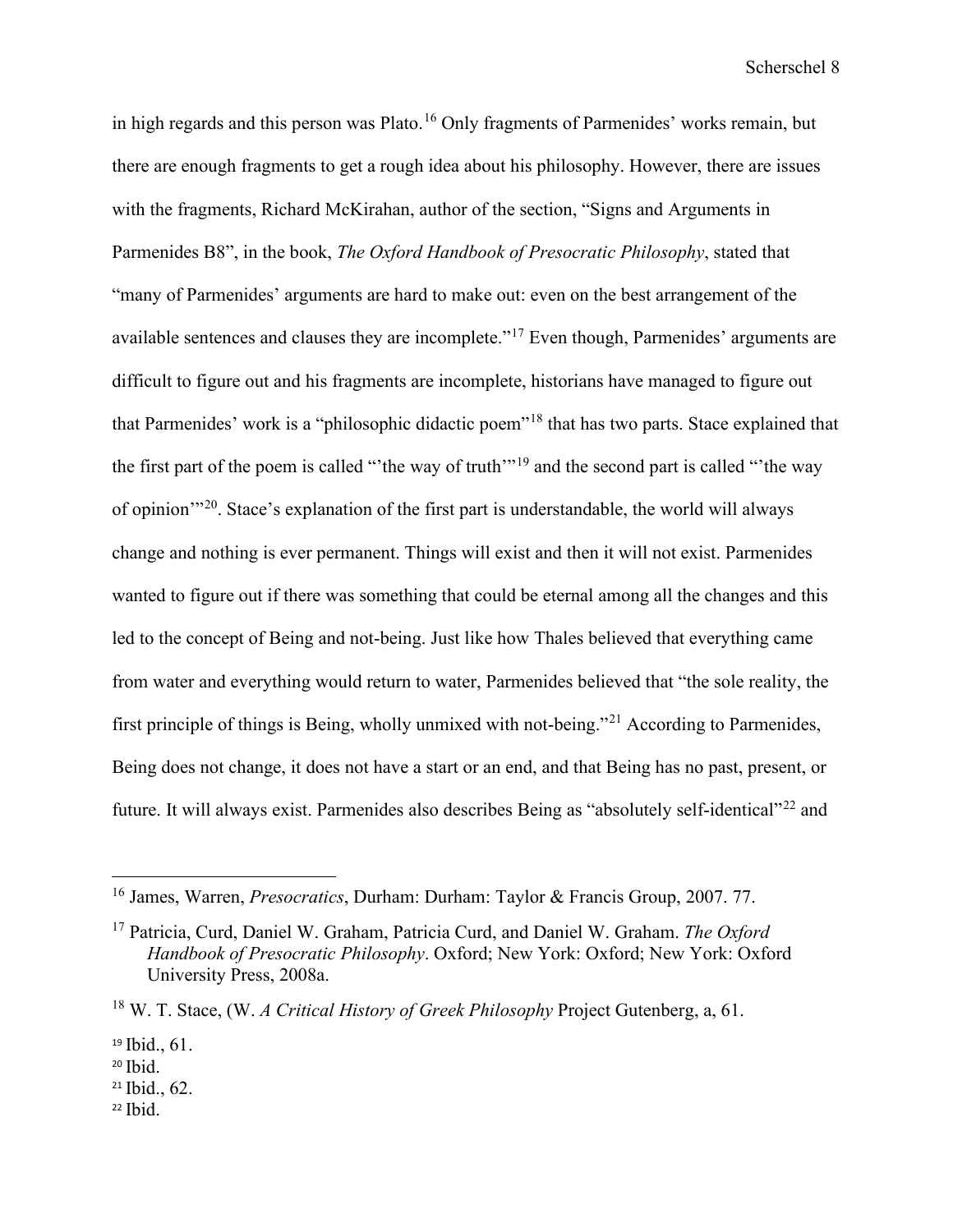"does not depend upon anything else for its being and reality"[23.](#page-9-0) Stace pointed out that in Parmenides' works, for the first time, the differences between Sense and Reason were made clear. Senses are the cause for not-being, the cause for false appearances of Being. Then Being and also the truth is revealed by reason.

After Stace finished talking about the first part of Parmenides' work, he moves onto the second part, which is about the way of false opinions. However, unlike in the first part, Parmenides' arguments in the second part is difficult to understand due to him contradicting himself. He tried to argue against other philosophers that he believed were spreading false truths by coming up with his own cosmological theory, that was meant to explain the "origin of that world of appearance and illusion"<sup>[24](#page-9-1)</sup>. However, this goes against his arguments in the first part of the poem. Parmenides tried to argue that the world of senses is made up of two opposites, like light and darkness or hot and cold. These differences need to find a balance because when there is more heat, there will be more life and more reality, but when there is more cold, there is more death and unreality.<sup>[25](#page-9-2)</sup> This is where issues in his arguments became apparent, Parmenides said "that Being is the ultimate reality, occupies space, is finite, and is spherical"<sup>[26](#page-9-3)</sup>, but this is turning Parmenides' idea of Being of concept into something that is materialist. By turning Being into an object, he moved away from idealism and turned to materialism, which goes against Being a concept, thought, or idea. However, Stace believed Parmenides only turned Being into an object to have an easier time to explain his concept. Stace also believed that Parmenides "became the father of both materialism and of idealism $^{27}$  $^{27}$  $^{27}$ , and Empedocles built his own thoughts on the

- <span id="page-9-1"></span><sup>24</sup> Ibid., 63.
- <span id="page-9-3"></span><span id="page-9-2"></span> $25$  Ibid.
- <sup>26</sup> Ibid., 64.
- <span id="page-9-4"></span><sup>27</sup> Ibid., 67.

<span id="page-9-0"></span> $23$  Ibid.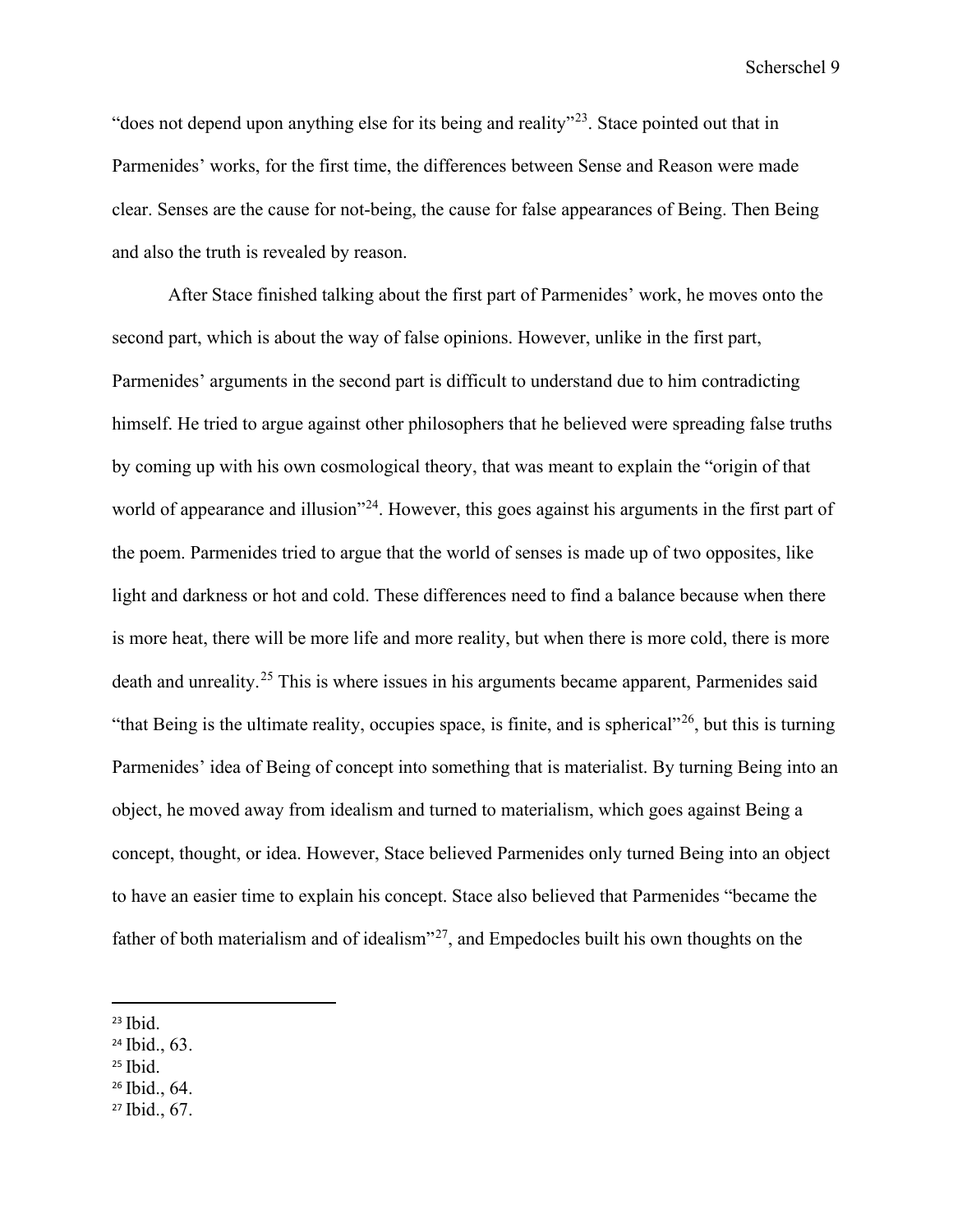materialistic side of Parmenides' argument. Although, Stace also mentioned that Parmenides had no idea what materialism and idealism, because they were not developed at during his era, but they were developed with Plato. Stace considers Parmenides to be the father of materialism and idealism, but it is Plato that fully developed the concepts.<sup>[28](#page-10-0)</sup> Sadly, Parmenides did not receive credit for being the father of materialism and idealism due to him not understanding his own arguments. However, Stace did not blame Parmenides for having messy argument since he stated "that even the greatest philosophers have sometimes failed herein… and that Parmenides is a great example for this. He began by propounding the truth that Being is the essential reality, and Being, as we saw, is a concept. But Parmenides was a pioneer. He trod upon unbroken ground. He had not behind him, as we have, a long line of idealistic thinkers to guide him."[29](#page-10-1) This does make sense, it is a lot easier to come up with thought and different perspectives about a topic that has already been introduced. It is why Parmenides had an easier time explaining why Being was the primary source of all things, because Thales had introduced the topic. Parmenides did not need to introduce a new topic, all he needed to do was make a convincing argument, which he did manage to do in the first part in his poem. However, it is in his second part, where the issues began, he went from idealism to materialism. Parmenides turned his concept of Being into an object while he still tried to say that it was also an idea still. Stace said that "this is simply his failure to realise and understand his own principle<sup>[30](#page-10-2)</sup> which is something that his "successors, Empedocles and Democritus, seized upon this, and built their philosophies upon it"<sup>[31](#page-10-3)</sup> and there is not anything wrong with them building their ideas on Parmenides' thoughts, they would have to

- <span id="page-10-1"></span><sup>29</sup> Ibid., 69.
- <span id="page-10-2"></span><sup>30</sup> Ibid.

<span id="page-10-0"></span><sup>28</sup> Ibid., 68.

<span id="page-10-3"></span><sup>&</sup>lt;sup>31</sup> Ibid., 69-70.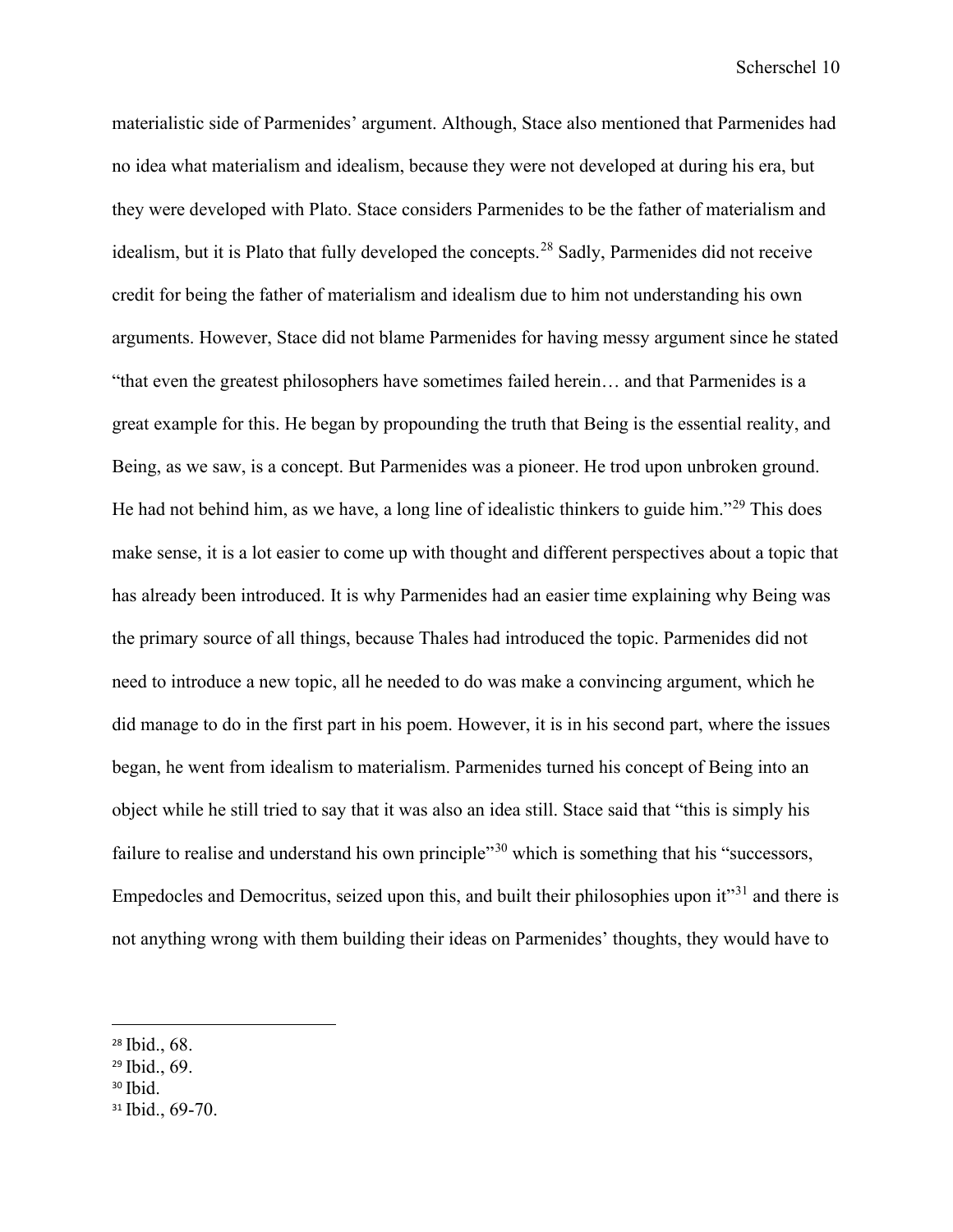work on making sure it made sense. Plato was another philosopher who used Parmenides' work to build his ideas, but unlike Empedocles and Democritus, there was time for other philosophers to make their own contribution to philosophy and science.

### **Section 2:**

This next section is about Empedocles and Hippocrates and their works. Empedocles lived in the middle of the fifth century B.C and he was from Sicilian polis of Acragas. Hippocrates was born on the island of Kos and around four hundred sixty B.C. These two philosophers built upon the works of Parmenides and Alcmaeon.

**Empedocles:** Now, moving onto Empedocles, who is an extremely important person as one of the pre-Socratic philosophers due to moving between religion and science also mythos and logos. Empedocles is also considered to be one of the greatest philosophical poets. Even though he is considered an exceptional poet, his works can be difficult to follow due to his chaotic organization. However, his thoughts and ideas were similar to another philosopher, Parmenides. One of Parmenides' essential thought was that "being cannot pass into not-being, nor not-being into being. Whatever it is, remains forever what it is,"<sup>[32](#page-11-0)</sup> and this is something that Empedocles agreed with. This means that a vase will never to be able to become a living organism and that a living organism will never be able to become a vase. Although, Empedocles agreed with this principle, he also agreed with another thought that went against Parmenides. This second principle was change cannot be denied<sup>[33](#page-11-1)</sup>, people cannot deny that they change through time and the world and everything in it cannot deny change. It might take some time for things to change, like a cliffside eroding away from rain, water, and if waves bash against it.

<span id="page-11-0"></span><sup>32</sup> Ibid., 95.

<span id="page-11-1"></span><sup>33</sup> Ibid., 96.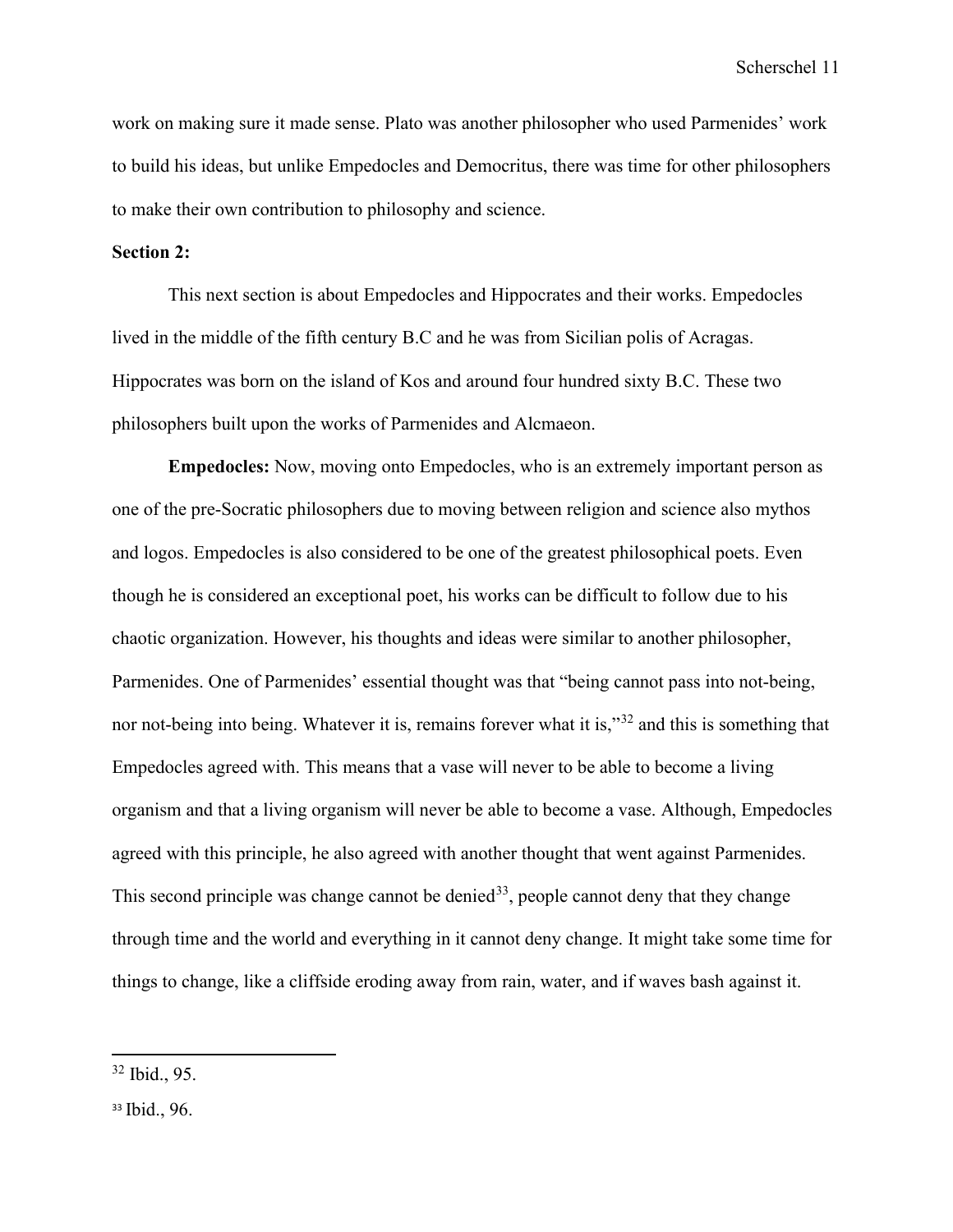Another thought from Parmenides was that elements cannot change, water cannot turn into fire, fire cannot turn into earth<sup>[34](#page-12-0)</sup>. Empedocles took this concept and made it his own through his own interpretation, this leads to his highly influential theory of roots. The roots are made up of the four elements: air, water, earth, and fire. He stands out from the Ionic philosophers, because they believe that matter can move itself, it has the power to move itself.<sup>[35](#page-12-1)</sup> Empedocles completely disagrees with this idea, to him, matter is dead, it would not be able to itself. The only way that matter would be able move is if outside forces got involved. He thinks that there "two essential process of the world: mixing and unmixing"<sup>[36](#page-12-2)</sup>, but he calls these two processes love and hate. Normally, the words love and hate would be used to describe how a person might be feeling. Empedocles does not see it that way, to him, love and hate is a physical and material force.<sup>[37](#page-12-3)</sup> He also recognizes attractions and repulsions in people and he considers these two things to be the manifestations in people due to the mechanical forces of love and hate in the world.<sup>[38](#page-12-4)</sup> Empedocles taught others about his beliefs in forces of love and hate in the world and the world goes through a cycle. He refers to the world as a sphere, "But in the strong recess of Harmony, established firm abides the rounded Sphere, exultant in surrounding solitude,"<sup>[39](#page-12-5)</sup> in this, Empedocles is saying that the sphere is better off being alone as long as harmony stays with the sphere. To achieve this harmony, there needs to be an equal amount of water, fire, air, and earth inside the sphere. However, harmony (or love) does not last forever, due to Strife (hate) trying to break through the sphere to reach the elements. Eventually, hate breaks through the surface of

<span id="page-12-0"></span><sup>34</sup> Ibid.

<span id="page-12-1"></span><sup>35</sup> Ibid., 97.

<span id="page-12-2"></span><sup>36</sup> Ibid.

<span id="page-12-3"></span> $37$  Ibid.

<span id="page-12-4"></span><sup>38</sup> Ibid., 97-98.

<span id="page-12-5"></span><sup>39</sup> William Ellery Leonard and Empedocles, *The Fragments of Empedocles*, edited by Leonard, William Ellery, Chicago: Chicago: The Open Court Publishing Company, 1908. 29.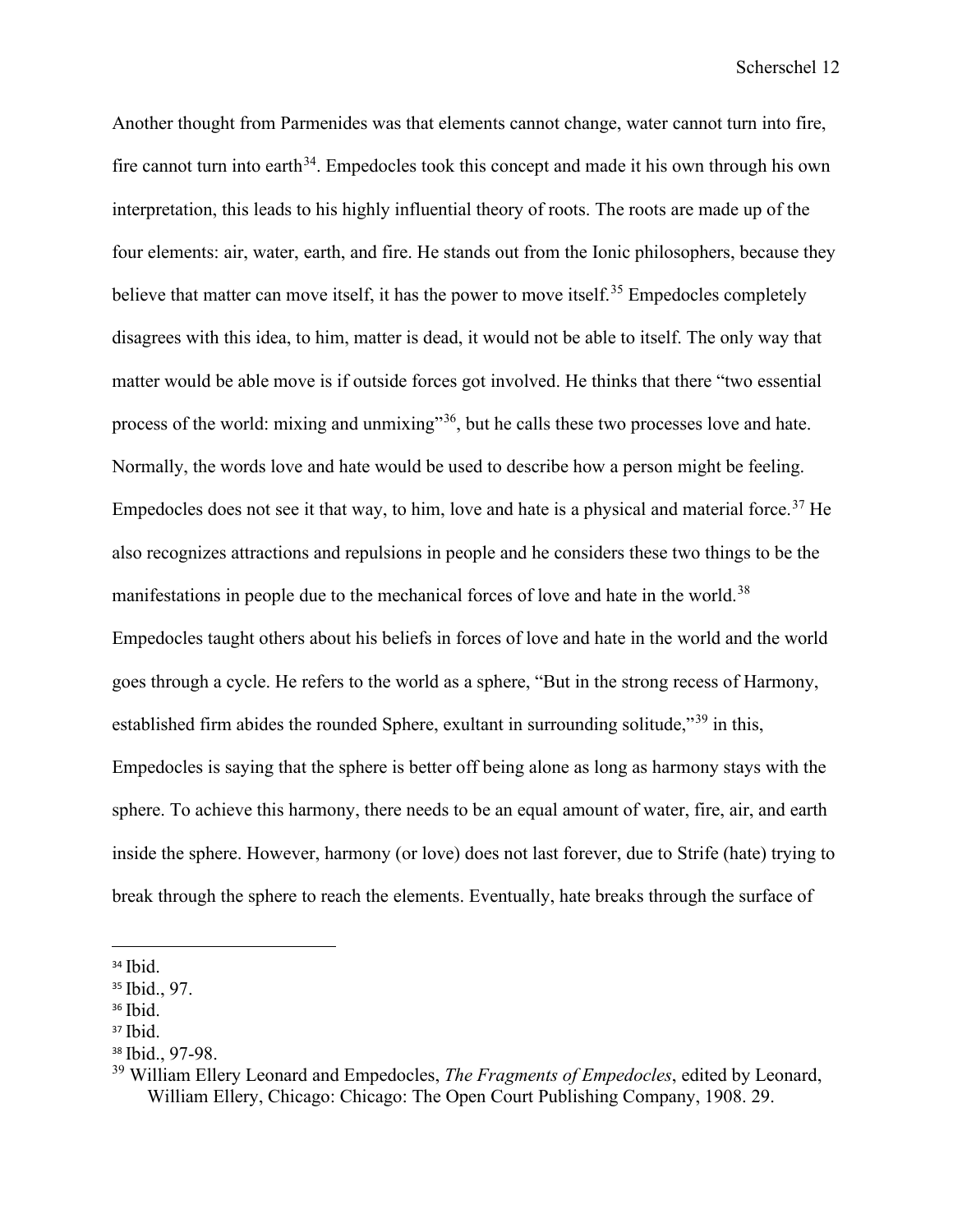the sphere and takes over all of the elements. This leads to love being pushed away from the sphere and unable to get back to the elements. Empedocles mentions that "after mighty Strife had waxen great within the members of the Sphere, and rose to her own honors, as the times arrived which unto each in turn, to Strife, to Love,"<sup>[40](#page-13-0)</sup> when hate is in control of the sphere, the elements are separated. Though when love is able to come back into the sphere, the elements will mix again.[41](#page-13-1) Empedocles brought up the conquest of love and this can be found in *The Fragments of Empedocles*,

But hurrying back, I now will make return to paths of festal song, laid down before, draining each flowing thought from flowing thought. When down the Vortex to the last abyss had foundered Hate, and Lovingness had reached the eddying center of the Mass… As much as Hate still held in scales aloft. For not all blameless did Hate yield and stand out yonder on the circle's utmost bonds.

This fragment is just a small part of Empedocles' works that have been pieced together and it is unclear if he wrote more about Strife taking control of the sphere. It sounds like he is favoriting one force over the other, even though these two forces will always exist and should be balanced. The forces of love and hate in the world is a part of Empedocles' theory of roots and this theory has a part in his thoughts of cosmology. This is where Empedocles gets confusing and can become hard to follow when reading his works. When reading about his thoughts and his concepts for cosmology, it is noticeable when other thoughts and concepts of a different topic when linked to cosmology, that the terms of the other topic are changed to make sense in the

<span id="page-13-0"></span><sup>40</sup> Ibid., 30.

<span id="page-13-1"></span><sup>41</sup> W. T. Stace, (W. *A Critical History of Greek Philosophy* Project Gutenberg. 98.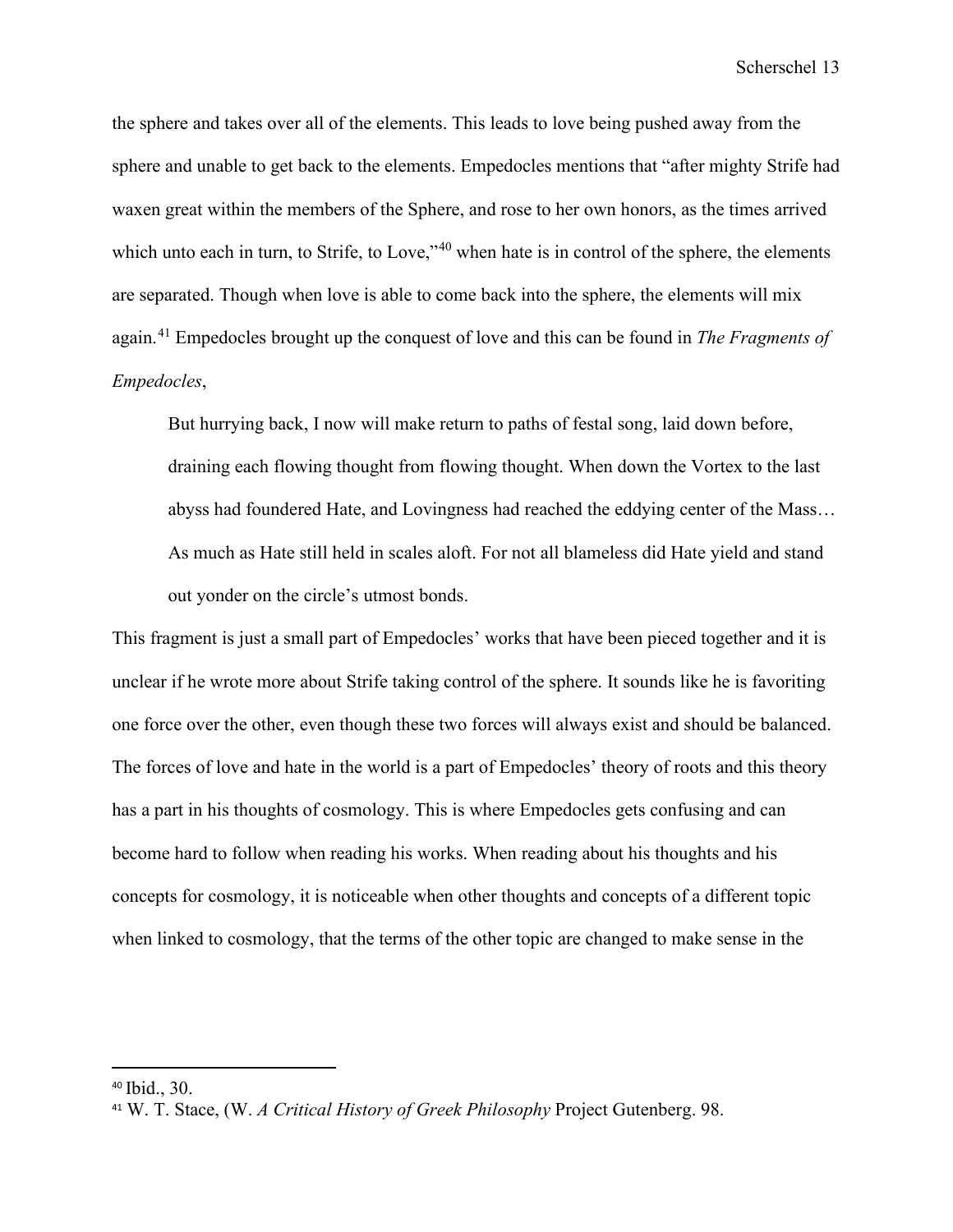field of cosmology. So, when his theory of roots is brought up in cosmology, the idea about the forces of Love and Strife should be put on a back burner.

 In Empedocles' thoughts about cosmology, he believed that the roots should be distinct as well as being completely balanced due to the roots being the elements of the cosmos.<sup>[42](#page-14-0)</sup> When he is describing the roots of cosmology, he compares them to the gods, "And first the fourfold root of all things hear! White gleaming Zeus, life-bringing Hera, Dis, and Nestis<sup>[43](#page-14-1)</sup> whose tears bedew mortality." It is important to note that Empedocles is comparing the elements to gods due to the elements being made up of immortal material that is used for people to use, but the core of the element will stay unchanged.<sup>[44](#page-14-2)</sup> Another way to look it is by focusing on the gods themselves. The gods can be considered to be the source of the elements due to gods never really changing. Then the gods' powers can be the immortal material that people use. It is interesting to note that along with his thoughts on cosmology and on life, that he brings up immortality. Then again, it is not surprising that Empedocles on immortality considering that it is reported that he said, "I come to an immortal god, no longer mortal, honoured by all,"[45](#page-14-3) and not only was he of 'divine status', but he also accesses to the full truth.<sup>[46](#page-14-4)</sup> However, this also had been reported that if this did occur, he was starting to get onto his death bed. He does relate eternity and time to life. He managed to achieve this by arranging three different levels of life in a certain order: "1.

<span id="page-14-0"></span><sup>42</sup> Giannis, Stamatellos, *Plotinus and the Presocratics a Philosophical Study of Presocratic Influences in Plotinus' Enneads*, Albany: Albany: State University of New York Press, 2007a, 143.

<span id="page-14-1"></span><sup>43</sup> Leonard, William Ellery and Empedocles. *The Fragments of Empedocles*, edited by Leonard, William Ellery. Chicago: Chicago: The Open Court Publishing Company, 1908. 17.

<span id="page-14-2"></span><sup>44</sup> Giannis, Stamatellos, *Plotinus and the Presocratics a Philosophical Study of Presocratic Influences in Plotinus' Enneads*. Albany: Albany: State University of New York Press, 2007a. 143.

<span id="page-14-3"></span><sup>45</sup>James, Warren, *Presocratics*, Durham: Durham: Taylor & Francis Group, 2007, 146.

<span id="page-14-4"></span> $46$  Ibid.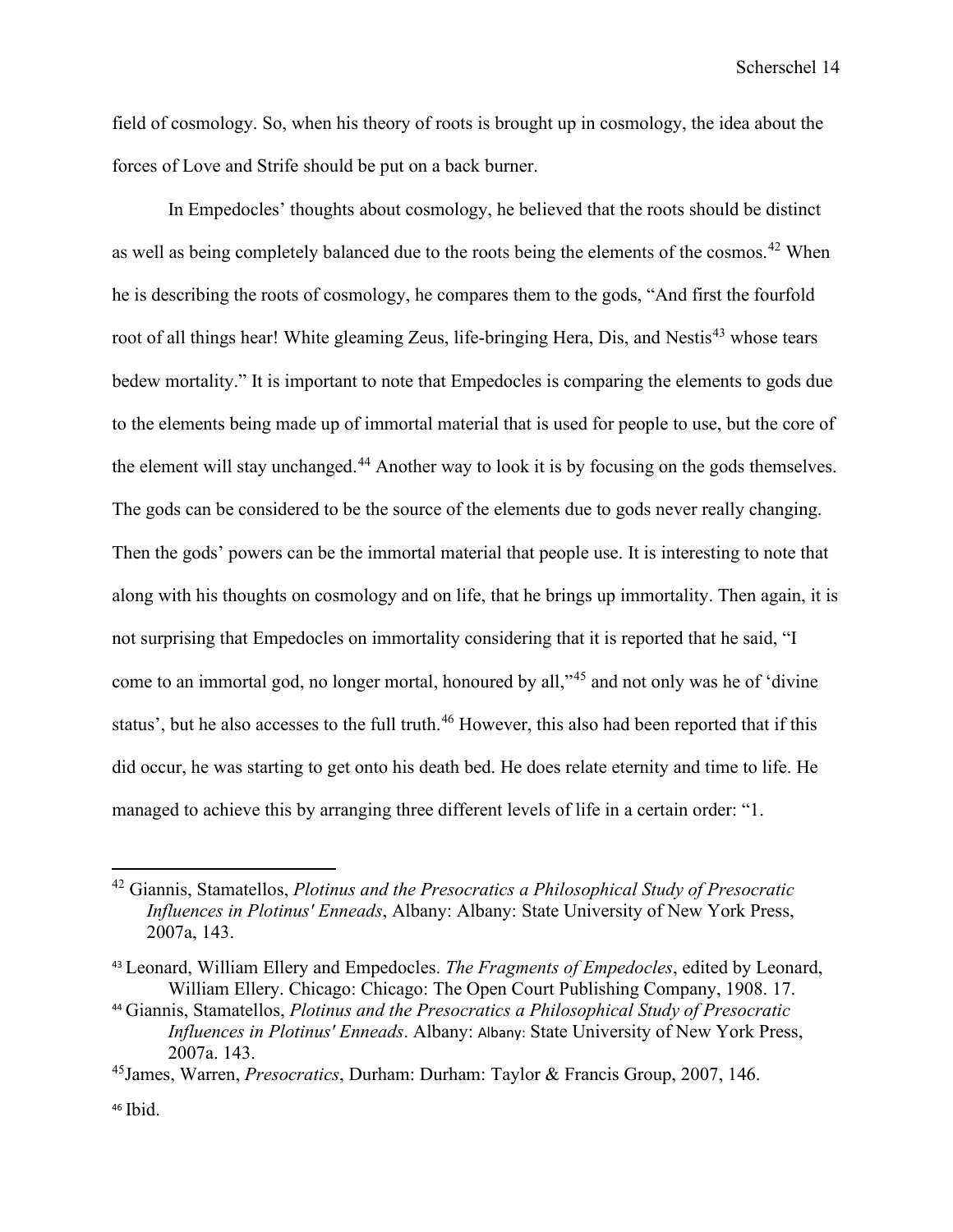Everlasting life of divine and imperishable principles at an immortal level. 2. Long lasting life of daimons and gods at level of soul. 3. Temporal short-life of mortals at the level of temporal becoming."[47](#page-15-0) When he refers to the temporal short-life, this is where his concept of the forces of Love and Strife come into play. That these forces can make people realize that having an immortal life is better than living as a mortal. Empedocles was fascinated by the gods, the concept of immortality, the elements, cosmology, and the soul, but he also was curious about the human body.

 One of the things that Empedocles looked into about human anatomy was the senses, just like Alcmaeon. When he does talk about the senses, he was able to link his theory of roots with human anatomy. He firsts off with vision and he believes that "all bodies are formed by the four elements, earth, air, fire, and water."[48](#page-15-1) He continues with by mentioning his belief in that all bodies have a state where they are in physical communication and it is this notion that leads Empedocles to develop his theory of perception. He has the same beliefs as Alcmaeon as to why the eyes are able to have vision. Eyes contain a fire, but he adds more of the elements into his reasoning. That fire is in the inside of the eye, water is front of fire, and air and earth are in front of the water level. He also compares the eye to a lantern which makes sense due to the design of a lantern.<sup>[49](#page-15-2)</sup> When Empedocles talks about hearing, he has more evidence than Alcmaeon, but if it was not Alcmaeon, Empedocles might not have evidence. He believes that hearing is cause airwaves moving against the inner ear. He also has more information about the sense of smelling.

<span id="page-15-0"></span><sup>47</sup>Giannis, Stamatellos, *Plotinus and the Presocratics a Philosophical Study of Presocratic Influences in Plotinus' Enneads*, Albany: Albany: State University of New York Press, 2007a, 117.

<span id="page-15-2"></span><span id="page-15-1"></span><sup>48</sup> John I. Beare, (John Isaac), *Greek Theories of Elementary Cognition from Alcmaeon to Aristotle*, Oxford: Oxford, Clarendon Press, 1906. 14. <sup>49</sup> Ibid.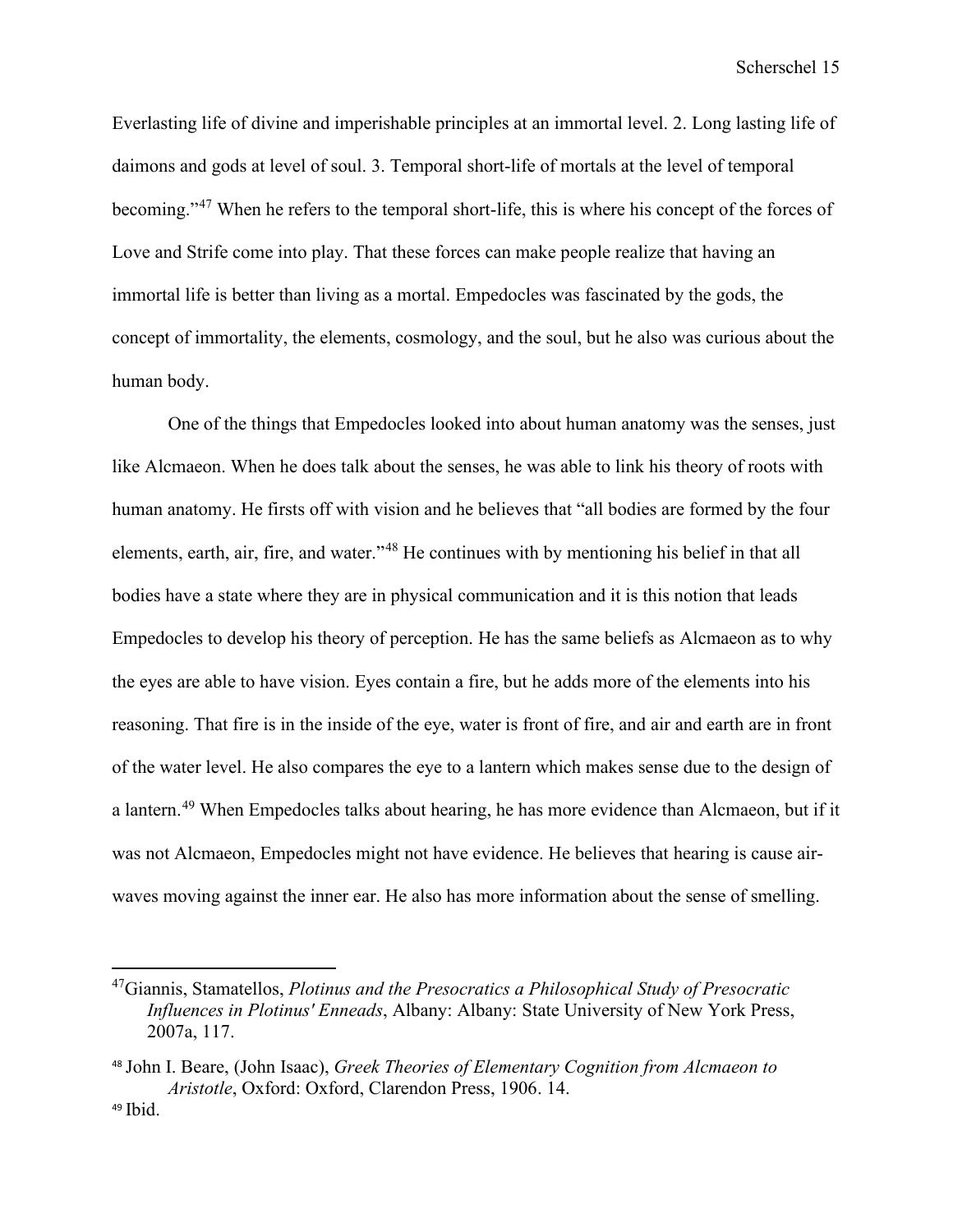He knows that air does not automatically go up into the brain, but it goes to the lungs. He also adds information about odors and how some can be nose wrinkling or some can be pleasant.<sup>[50](#page-16-0)</sup> For the senses of tasting and touching, Empedocles did not have any thoughts on the two senses.<sup>[51](#page-16-1)</sup>

**Hippocrates:** Empedocles and Parmenides focused more on the philosophy part of medical education, and while Alcmaeon got the ball rolling for the science of medicine, it was Hippocrates who truly expanded the field of medical science. His works are part of the Hippocratic collection. Now, it has been reported that Hippocrates was not the sole author of the entire collection. Francis Adams, the author of *The Genuine Works of Hippocrates*, made his first chapter, "Preliminary Discourse", about the collection and which works was produced by Hippocrates. Adams argued that there are only thirteen works in the collection that Hippocrates published himself: *On Ancient Medicine, The Prognostics, The Aphorism, The Epidemics Books 1 and 3, Regimen in Acute Diseases, On Airs, Waters, and Places, On the Articulations, On Fractures, The Instruments of Reduction, The Physician's Establishment (Surgery), On Injuries of the Head, The Oath, and The Law*. [52](#page-16-2) However, the most influential works from Hippocrates is *The Oath*, *The Law (Canon), The Epidemics Book 1*, and *The Prognostics*.

One of Hippocrates' most influential works, *The Oath*, is the only work that has religion involved. Hippocrates started the Oath by swearing to the gods and goddesses, "I swear by Apollo the healer, by Aesculapius, by heath and all the powers of healing, and call to witness all the gods and goddesses that I may keep this Oath and Promise to the best of my ability and

<span id="page-16-0"></span><sup>50</sup> Ibid., 135.

<span id="page-16-1"></span><sup>51</sup> Ibid., 161.

<span id="page-16-2"></span><sup>52</sup> Francis, Adams, *The Genuine Works of Hippocrates: Translated from the Greek with a Preliminary Discourse and Annotations*, United States: W. Wood, 1886, 35-36.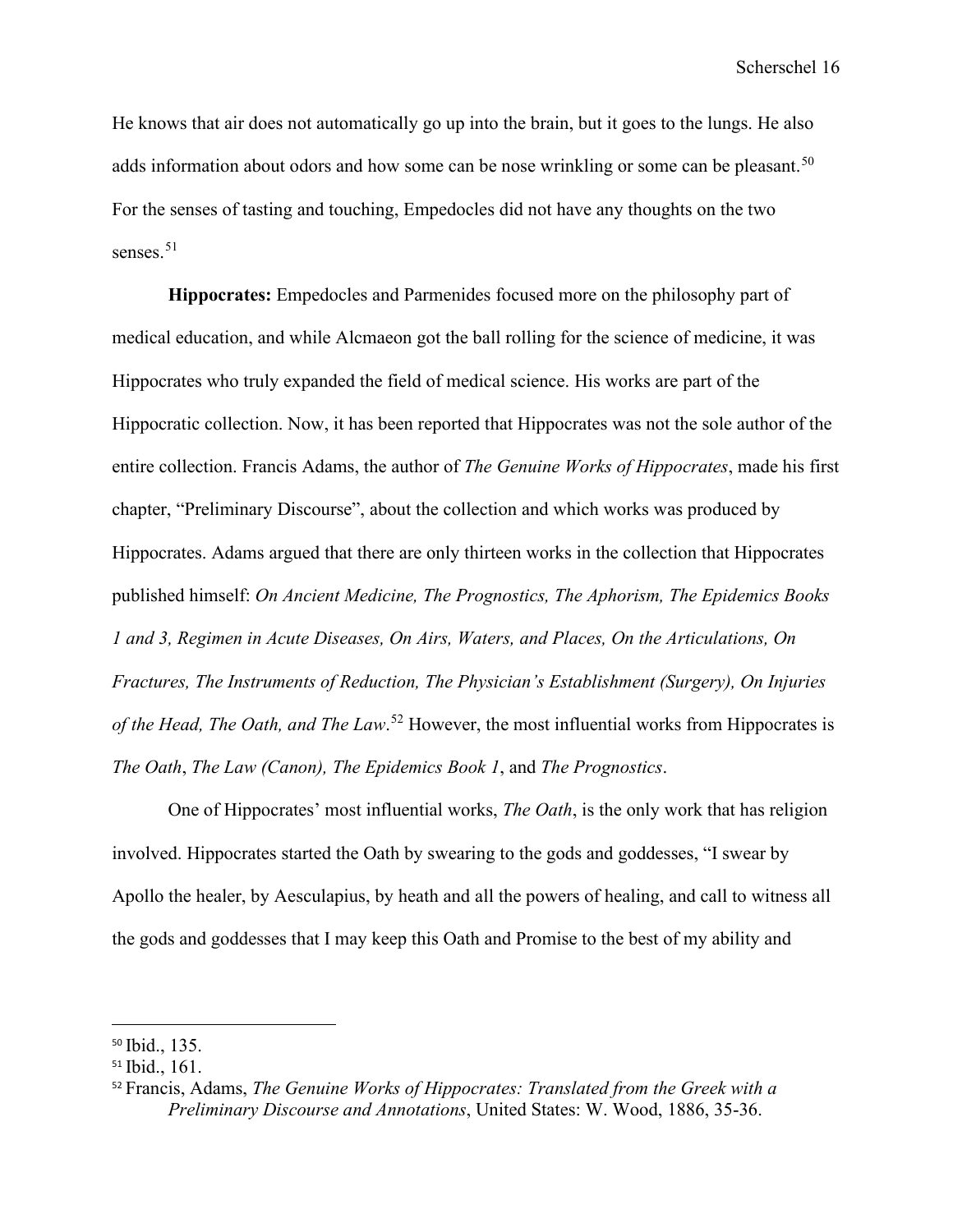judgement,"<sup>53</sup> and it is a serious promise. In Ancient Greece, the gods and goddesses were respected and feared, especially Zeus, who was known to be the most powerful god.<sup>54</sup> However, Steven Miles who wrote *The Hippocratic Oath and the Ethics of Medicine*, pointed out that Hippocrates and other physicians swore to Apollo, not Zeus. Apollo was the god of healing and when he had a human son, the son was taught medicine.<sup>[55](#page-17-2)</sup> The next part of the Oath is "I will pay the same respect to my master in the Science as to my parents and share my life with him and pay all my debts to him. I will regard his sons as my brothers and teach them the Science, if they desire to learn it, without fee or contract. I will hand on precepts, lectures and all other learning to my sons, to those of my master and to those pupils duly apprenticed and sworn, and to none other."[56](#page-17-3) The first part of the first sentence, "I will pay the same the same respect to my master in the Science as to my parents,"[57](#page-17-4), he is stating that he would not put his teacher over his parents, that he would show them the same respect. He promised that he held them in the same regard as he would for the gods and goddesses. In the second sentence, Hippocrates promised that he would continue learning and passing on that knowledge to next generation. At the end of the second sentence, he said, "if they desire to learn it, without fee or contract,"<sup>[58](#page-17-5)</sup> Hippocrates did

<span id="page-17-2"></span><sup>55</sup> Ibid.

<span id="page-17-0"></span><sup>53</sup> G. E. R. Lloyd, (G, John Chadwick, W. N. (W Mann, and Hippocrates. *Hippocratic Writings*, edited by G. E. R. Lloyd, (Geoffrey Ernest Richard), John Chadwick and Mann, W. N. (William Neville). [New] ed., with additional material, repr. in Penguin classics, ed, Harmondsworth; New York: Harmondsworth; New York: Penguin, 1983, 76.

<span id="page-17-1"></span><sup>54</sup> Steven H. Miles, *The Hippocratic Oath and the Ethics of Medicine*, Oxford; New York: Oxford; New York: Oxford University Press, 2004, 16.

<span id="page-17-3"></span><sup>56</sup> G. E. R. Lloyd, (G, John Chadwick, W. N. (W Mann, and Hippocrates. *Hippocratic Writings*, edited by G. E. R. Lloyd, (Geoffrey Ernest Richard), John Chadwick and Mann, W. N. (William Neville). [New] ed., with additional material, repr. in Penguin classics, ed, Harmondsworth; New York: Harmondsworth; New York: Penguin, 1983, 76.

<span id="page-17-4"></span><sup>57</sup> Ibid.

<span id="page-17-5"></span><sup>58</sup> Ibid.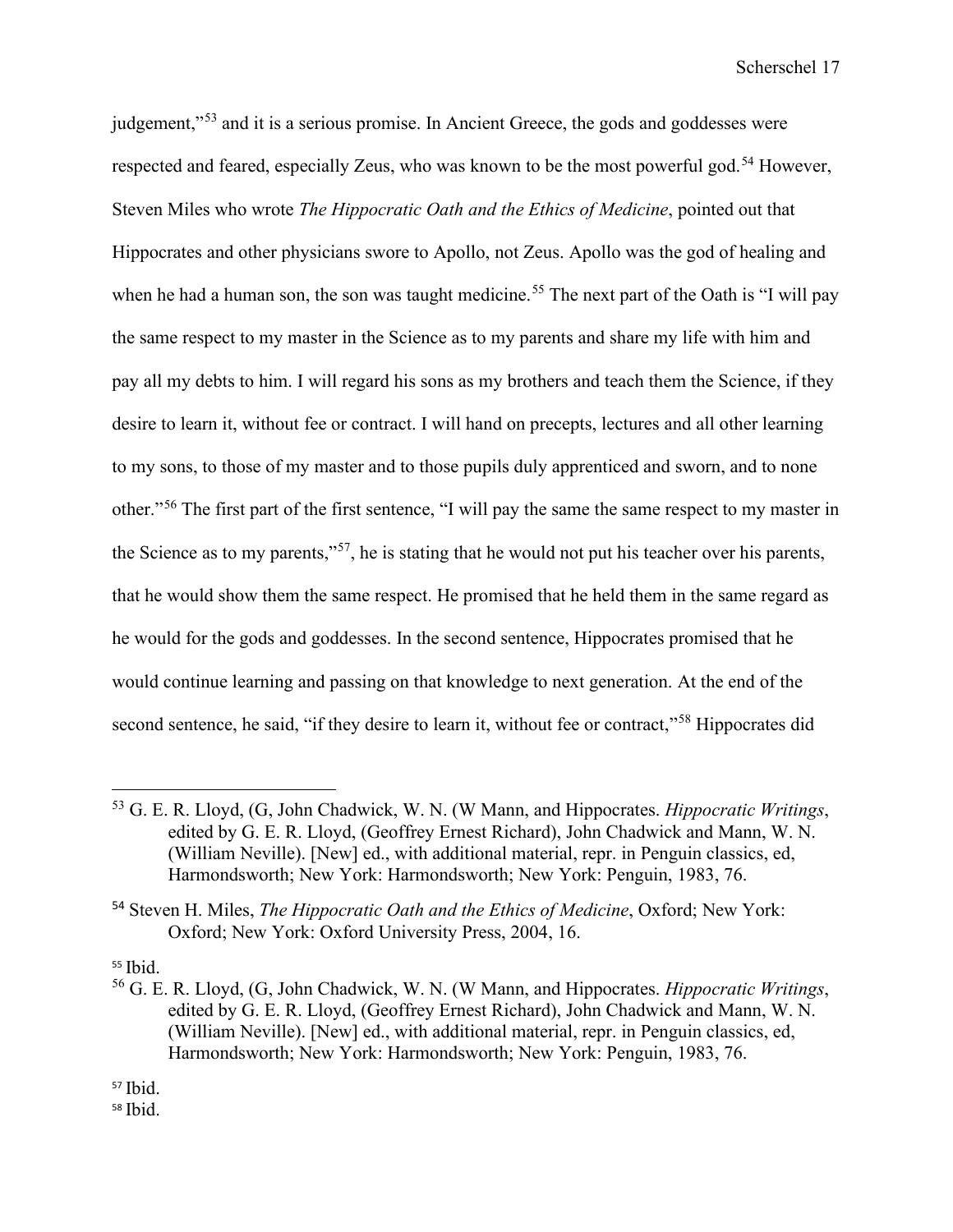not force a student to pay or sign a contract in order to learn medicine. The third part of The Oath, "I will use my power to help the sick to the best of my ability and judgement; I will abstain from harming or wronging any man by it,"[59](#page-18-0) Hippocrates promised that he would do whatever he could to help his patient. He would put his patient first, he would make sure that he would not add onto his patient's suffering and that he would not make a patient suffer. In the fourth part, Hippocrates made it clear that he would not "give a fatal draught to anyone if I am asked, nor will I suggest any such thing. Neither will I give a woman means to procure an abortion,"<sup>[60](#page-18-1)</sup> and the first sentence relates back to Hippocrates' third part of The Oath. He did not want to harm his patients and that he would not kill a patient intentionally. Unfortunately, Hippocrates had to come to terms that he would not be able to save all of his patients. Steven Miles mentioned that remedies in Ancient Greece was ineffective and that almost "two-thirds of the patients described in the ancient Greek medical treatises died under the physician's care,"[61](#page-18-2) but that did not stop Hippocrates. He did what he could to help his patients. He also was against doctor assisted suicide, he considered the act of helping a patient killing themselves to be a violation of his oath. The last sentence of the fourth part, "Neither will I give a woman means to procure an abortion,"[62](#page-18-3) Hippocrates would not kill a baby in the mother's womb nor would help a mother find a way to kill her child. Steven Miles claimed that while "Greek society saw fertility and

<span id="page-18-0"></span> $59$  Ibid.

<span id="page-18-1"></span> $60$  Ibid.

<span id="page-18-2"></span><sup>61</sup> Steven H. Miles, *The Hippocratic Oath and the Ethics of Medicine*, Oxford; New York: Oxford; New York: Oxford University Press, 2004, 16.

<span id="page-18-3"></span><sup>62</sup>G. E. R. Lloyd, (G, John Chadwick, W. N. (W Mann, and Hippocrates. *Hippocratic Writings*, edited by G. E. R. Lloyd, (Geoffrey Ernest Richard), John Chadwick and Mann, W. N. (William Neville). [New] ed., with additional material, repr. in Penguin classics, ed, Harmondsworth; New York: Harmondsworth; New York: Penguin, 1983, 76.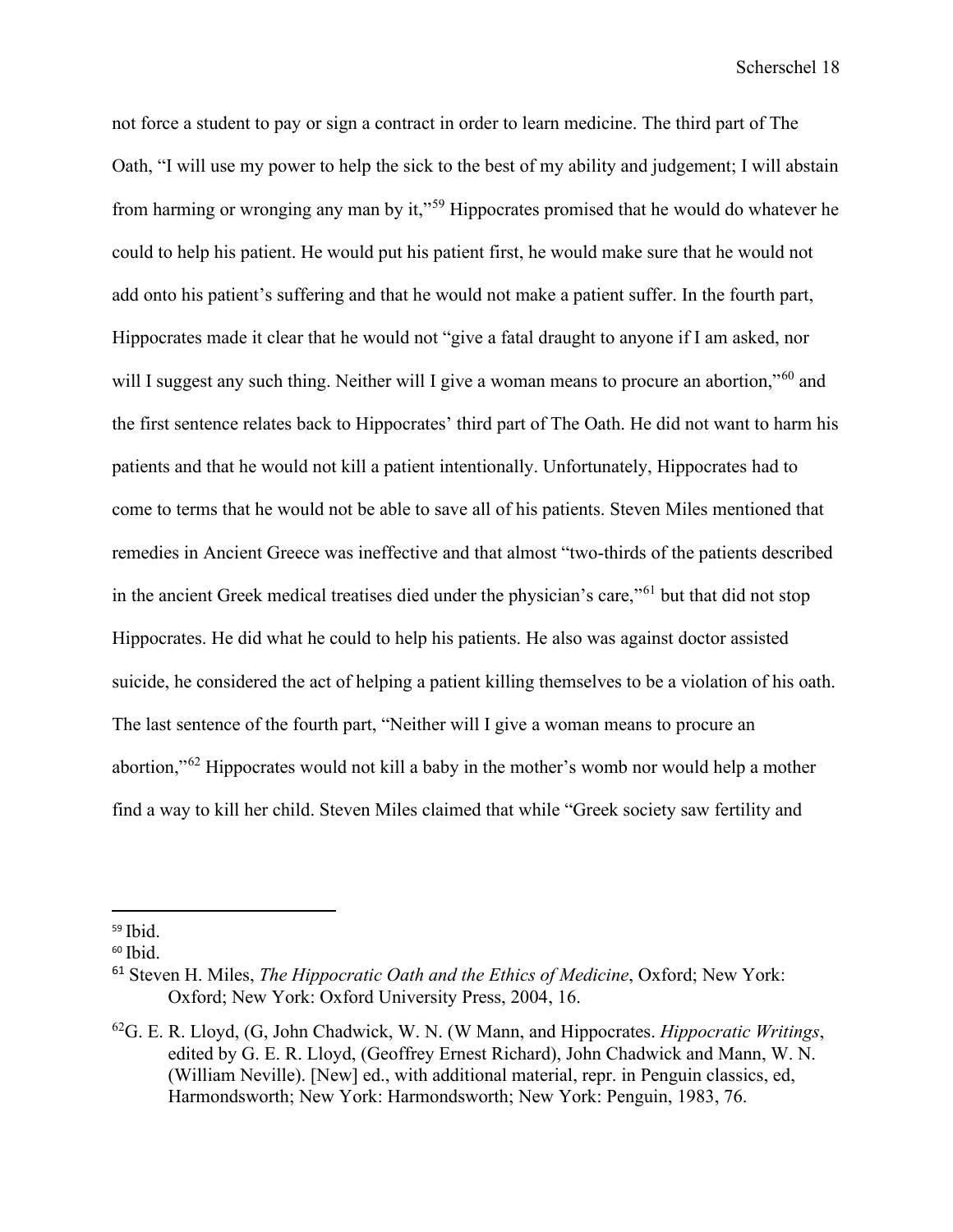pregnancy as healthy and socially desirable, abortion was legal and frequently described,"[63](#page-19-0) however, there were physicians, like Hippocrates, who concerned about the risks of abortions. They believed that "the risks of abortion to a woman's health were recognized and fear."<sup>64</sup> and that "abortions are more dangerous than births because it is impossible for an embryo to be aborted by medicine or by a potion or by food or by pessaries or in any way at all without applying force, and force is a painful thing. The risk here is that the womb will become lacerated or inflamed and this is dangerous."<sup>65</sup> Due to the risks that physicians feared in Ancient Greece, Hippocrates considered that inducing an abortion to be a violation of his oath. The majority of The Oath referred to different situations that Hippocrates found himself treating patients and what he considered to be an appropriate way to treat patients. In the eighth part, "Whatever I see or hear, professionally or privately, which ought not to be divulged, I will keep secret and tell no one,"[66](#page-19-3) Hippocrates stated that he would protect his patients and would not break their trust. This is rather important, because if a patient did not feel comfortable with Hippocrates as their physician, Hippocrates would not be able to find a remedy for them. In the last part, "I observe this Oath and do not violate it, may I prosper both in my life and in my profession, earning good repute among all men for all time. If I transgress and forswear this Oath, may my lot be otherwise,"[67](#page-19-4) As long as he did not violate his oath, Hippocrates hoped to be physician as long as

<span id="page-19-0"></span><sup>63</sup> Steven H. Miles, *The Hippocratic Oath and the Ethics of Medicine*. Oxford; New York: Oxford; New York: Oxford University Press, 2004, 81-82.

<span id="page-19-1"></span><sup>64</sup> Ibid., 83.

<span id="page-19-2"></span><sup>65</sup> Ibid., 83.

<span id="page-19-4"></span><span id="page-19-3"></span><sup>66</sup> G. E. R. Lloyd, (G, John Chadwick, W. N. (W Mann, and Hippocrates. *Hippocratic Writings*, edited by G. E. R. Lloyd, (Geoffrey Ernest Richard), John Chadwick and Mann, W. N. (William Neville). [New] ed., with additional material, repr. in Penguin classics, ed, Harmondsworth; New York: Harmondsworth; New York: Penguin, 1983, 76-77.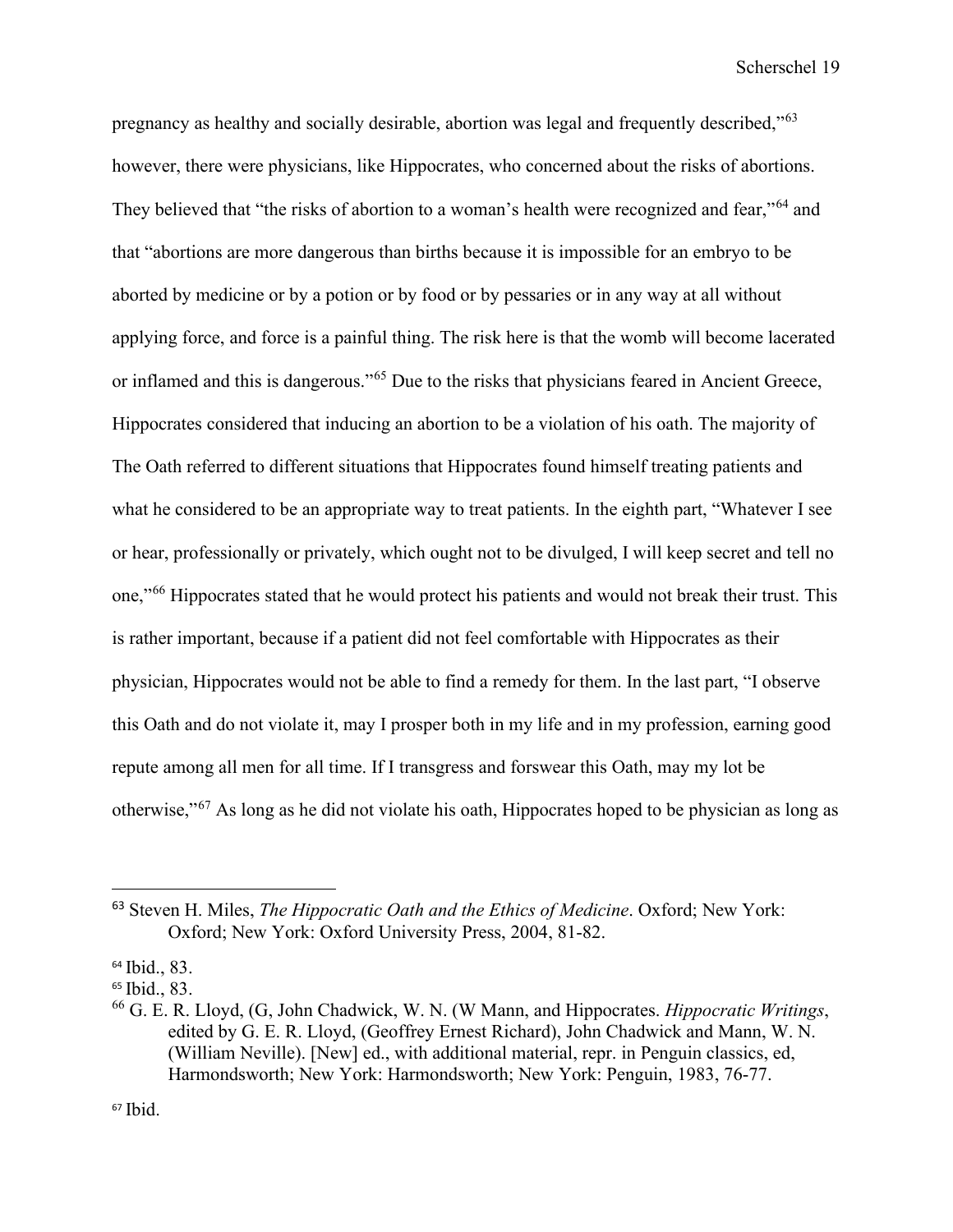patients wanted him to be their physician. Hippocrates also accepted that if he ever did break his oath, he would accept the consequences.

The next influential work, is *The Law* or Canon, and Hippocrates described the type of person who should either be a student or a physician. He held the world of medicine in a high regard and was hurt by false physicians who tarnished the reputation of his profession. That is why he was strict with his requirements for students, he believed that in order "for a man to be able to be a real physician, he needs to have a natural disposition for it, the necessary instruction, favorable circumstances, education, industry and time."[68](#page-20-0) A student should be interested in the world of medicine of their own accord because he believed that it is more difficult for a student to learn about medicine when they are not interested. Hippocrates also believed that a student should be exposed to the world of science and medicine from a young age, so they have the guidance to become a physician. However, a student only can become a physician if they truly want to help others when they have injuries and illnesses. They are not allowed to be bias because "science and opinion are two different things; science is the father of knowledge but opinion breeds ignorance,"[69](#page-20-1) physicians need to focus on the facts of a case and ignore their personal thoughts about a patient.

Hippocrates wrote the first and third book of *Epidemics*. In the first book, he did write about some specific cases and some of the diseases that he has observed during his career, but in the beginning, he described how the seasons and the climate had a negative connection to illnesses and diseases. He noted that in both winter and spring, people had contracted fevers and that some of the fevers lasted into the following season. He also mentioned that during the early

<span id="page-20-0"></span><sup>68</sup> Ibid. 78.

<span id="page-20-1"></span> $69$  Ibid.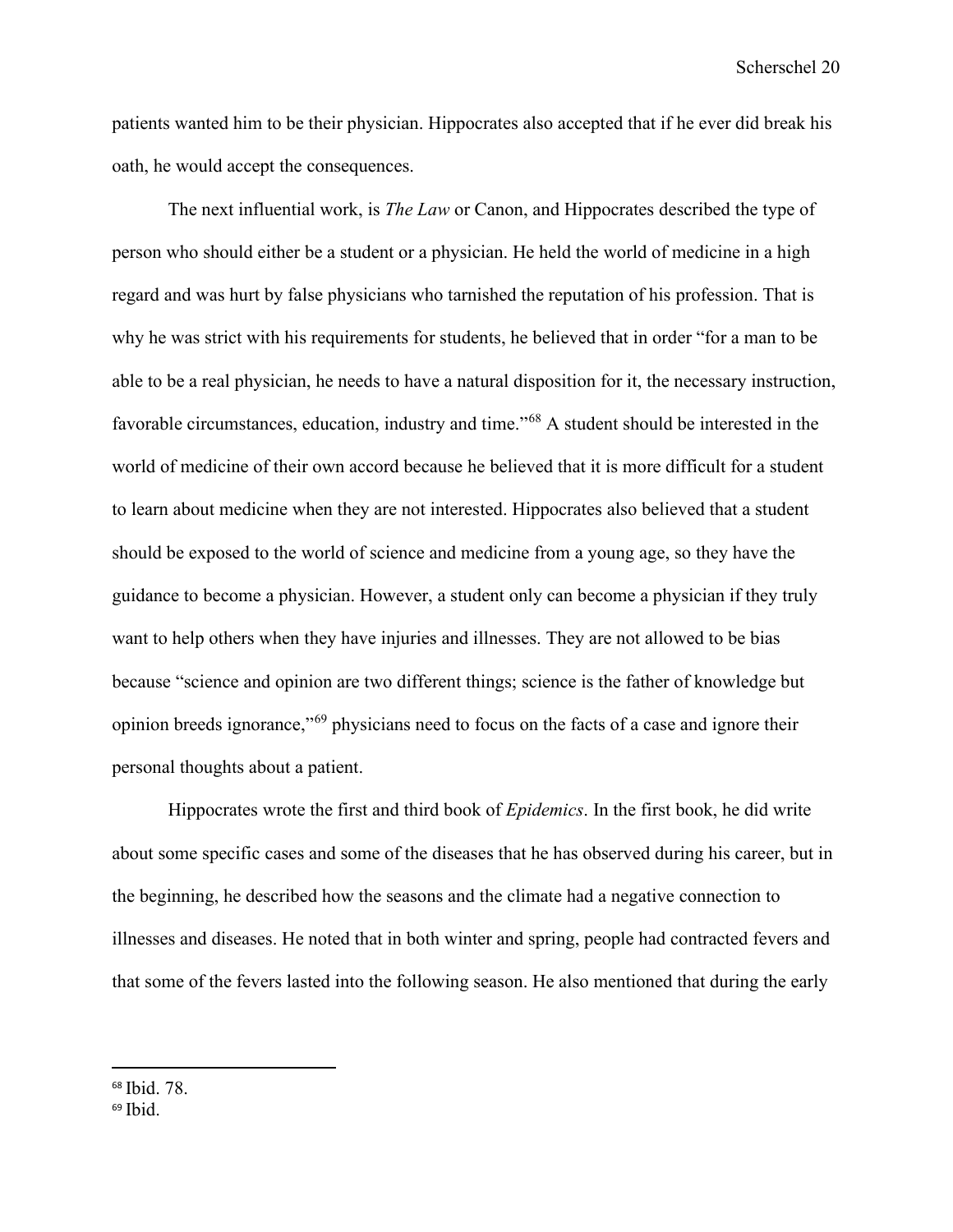spring, the people who had contracted fevers were often men, especially those who were athletes. Men who contracted causus often had "swelling near the ears"<sup>[70](#page-21-0)</sup> and "had dry, unproductive coughs"[71](#page-21-1). If a man did have a fever, it was a slight fever. He did mention that women could contract causus, but it was uncommon. He moved onto summer, where one of the most contagious diseases appeared: consumption or tuberculosis. Hippocrates noticed that "patients who had long-standing consumption took to their beds,"<sup>[72](#page-21-2)</sup> but it often took time to fully diagnosis the disease due to the other illnesses and diseases that appeared in Ancient Greece. However, it was consumption that spread throughout Greece the fasted and it was deadliest disease that he has observed.

Before Hippocrates moved onto the specific cases, he described the other diseases that he has seen. The first one was ophthalmia which affected the eye and Hippocrates noted that ophthalmia was "accompanied by pain, moist discharge and without suppuration. Many people had small styes break out which gave them trouble. Most relapsed but were finally cured late in the year towards autumn,  $^{73}$  $^{73}$  $^{73}$  but he does not anything else about the disease. He does move onto describing the different types of fevers: causus, diurnal, nocturnal, and continued fevers. Out of all the fevers, causus was the "least frequent of these fevers"<sup>[74](#page-21-4)</sup> and the patients who were affected by causus did not have to suffer as much as those who were affected by continued fevers. Hippocrates talked about the symptoms of causus fevers, patients did not experience delirium and any type of bleeding. Usually, patients were cured of the fever by the seventeenth day and Hippocrates mentioned that he was not aware of any cases of causus where the patient

<span id="page-21-2"></span> $72$  Ibid.

<span id="page-21-4"></span><sup>74</sup> Ibid.

<span id="page-21-0"></span><sup>70</sup> Ibid., 102.

<span id="page-21-1"></span><sup>71</sup> Ibid., 102-103.

<span id="page-21-3"></span><sup>73</sup> Ibid., 105-107.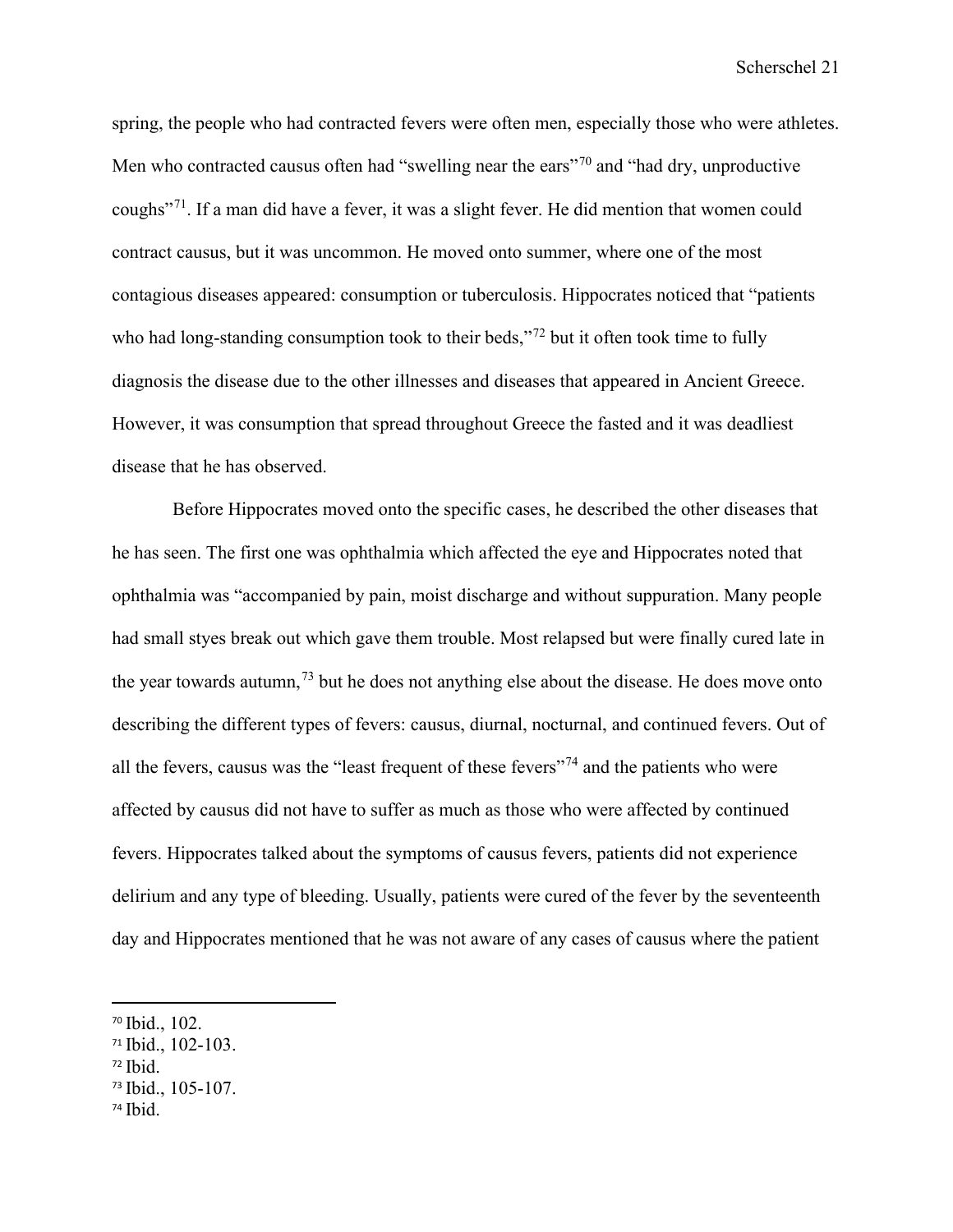had died. He lumped quotidian, nocturnal, and irregular fever into one group and none of the fevers were pleasant for the patients. The patients had to deal with the fever for a long time and it did not matter if they stayed in bed or not. Hippocrates noted that the majority of cases, the patients would have the fever from the start of summer and it could last until winter. One of the symptoms of these fevers were convulsions, but children had a higher chance of seizing during these fevers. Fortunately, patients who had either quotidian, nocturnal, or irregular fever had a good chance of recovery, the only time that Hippocrates noted that patients died from these fevers was when they already had a deadly illness.

Hippocrates then moved onto continued fevers, and he said that continued fevers were "the worst, most protracted and most painful of all the diseases,"[75](#page-22-0) and patients never had a chance to feel relief during the lulls in the fever. At first, the fever started off mild however it would continue to get worse as the days moved on. The patient would experience lulls in the fever where the patient could feel hopeful about recovery, but those hopes was quickly washed away as their fever would rise again. Hippocrates pointed out that during all the fevers, patients could experience "shivering fits at irregular times"<sup>[76](#page-22-1)</sup> but patients who had continued fevers, these shivering fits were harmful to the patient. The patients struggled to stay warm and the insomnia that they experienced was followed up by the patients going into a coma. However, the most dangerous symptom of continued fever was the loss of appetite. When patients lost their appetite, their health was sure to deteriorate faster. Hippocrates noted that it was common to see patients who were suffering from continued fever to also experience dysentery, tenesmus, and diarrhea.<sup>[77](#page-22-2)</sup> All the fevers and other diseases could be deadly, but with the exception of the consumption,

<span id="page-22-0"></span><sup>75</sup> Ibid., 107-108.

<span id="page-22-1"></span><sup>76</sup> Ibid.

<span id="page-22-2"></span><sup>77</sup> Ibid., 109-110.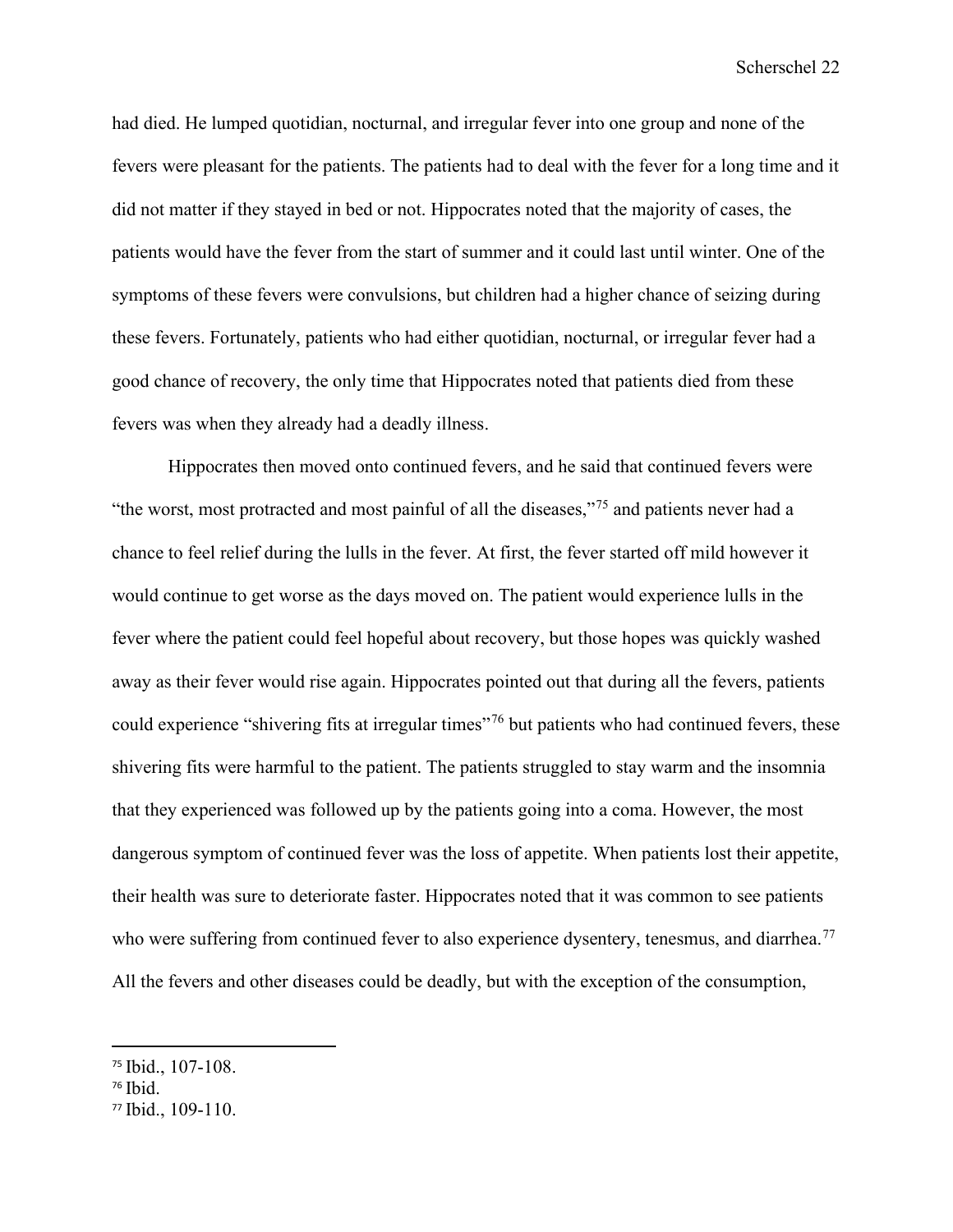continued fever caused the most fatal cases. At the end of Epidemics Book 1, Hippocrates wrote about fourteen cases, not all the cases ended well, some of his patients passed away.

Hippocrates starts *Prognosis* off by stating that physicians need to know the symptoms that the patients are experiencing in order to figure out what ails them. If a physician knows the patient's medical history, they will have an easier time with the diagnosing process. When they know all the information, they can figure out the remedy. However, Hippocrates pointed out that "it is impossible to cure all patients"[78](#page-23-0) and that this is something that every physician needs to understand. This might seem harsh to hear, but it is unrealistic for a physician to expect that every patient that they come into contact with will get better. He continued by stating that "men die before the physician is able to bring his skill to grapple with the case – some owing to the violence of the disease die before they have summoned the doctor, some as soon as he arrives; some live one day, others a little longer – in view of this, an understanding of such diseases is needed,"<sup>[79](#page-23-1)</sup> there will be some patients who have a chance of surviving a disease, but it is important that a physician does not give false hope to patients. Sometimes hope can be a cruel thing to families who have a loved one who is sick. A good physician will not only try to look after a patient's physical health, but they would also try their best not to negatively affect their mental and emotional state. If a physician told a patient and their family that they will make a recovery but if the patient died instead, the family would place blame onto the physician instead of the disease.

Hippocrates turned the rest of the *Prognosis* book into a guidebook, he first gave instructions on the signs that physicians need to watch out for. He first noted that a physician

<span id="page-23-0"></span><sup>78</sup> Ibid., 209.

<span id="page-23-1"></span> $79$  Ibid.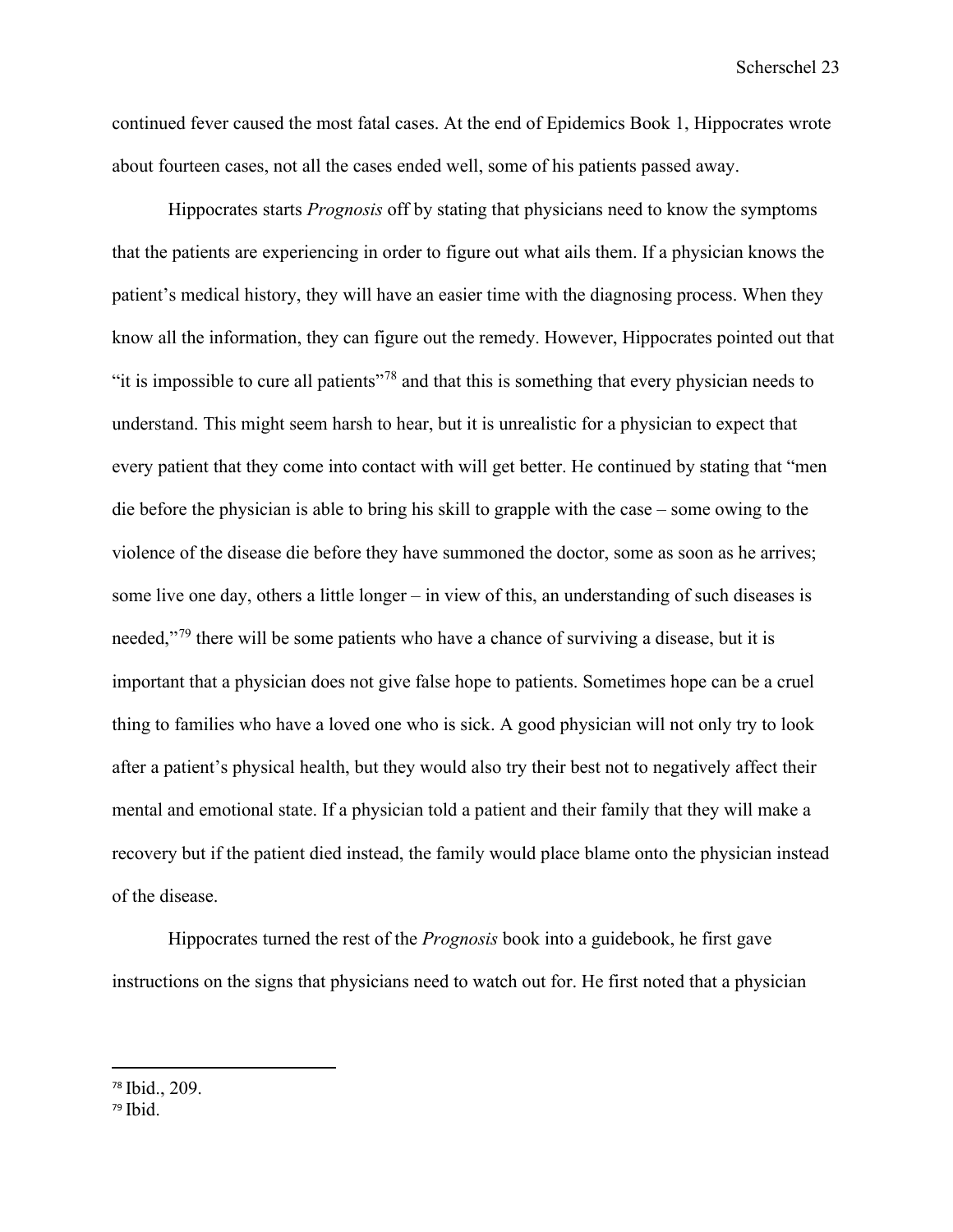should look at a patient's face first. If a patient's face has a normal face, the physician needs to pay attention to any changes that occurred, like "the eyes sunken, the temples fallen in, the ears cold and drawn in and their lobes distorted, the skin of the face hard, stretched and dry, and the color of the face pale or dusky,"[80](#page-24-0) if these changes did occur, the physician would ask about the symptoms that a patient could be experiencing. He would ask about insomnia, if the patient had severe diarrhea, or if he had insatiable hunger.  $81$ If the patient had these symptoms, this would let the physician know that the patient was not experiencing a severe illness. However, if the patient did not have any of these symptoms but did not improving after twenty-four hours, then the patient has a serious disease and had a high chance of dying. Also, if a patient did have an illness and it took more than three days for the face to change, the physician needed to do another examination of the patient. Hippocrates wrote that while the physician does an examination of the body, they need to be paying particular attention to the eyes, because if a patient avoids "the glare of light, or weep involuntarily, or squint, or the one becomes smaller than the other, or if the whites are red or livid or show the presence of tiny dark veins, or if bleariness appear around the eyes, or if the eyes wander, or project, or are deeply sunken, or if the whole complexion of the face be altered; then these things must be considered bad signs and indicative of death."[82T](#page-24-2)he physician would have to pay attention how the patient slept, because if a patient slept with their eyes opened and it was not a normal occurrence, then it should be taken as a bad sign and could lead to death. If a patient was healthy, they would sleep on their side and be relaxed, however if a

<span id="page-24-0"></span><sup>80</sup> Ibid., 209-210.

<span id="page-24-1"></span><sup>&</sup>lt;sup>81</sup> Ibid.

<span id="page-24-2"></span> $82$  Ibid.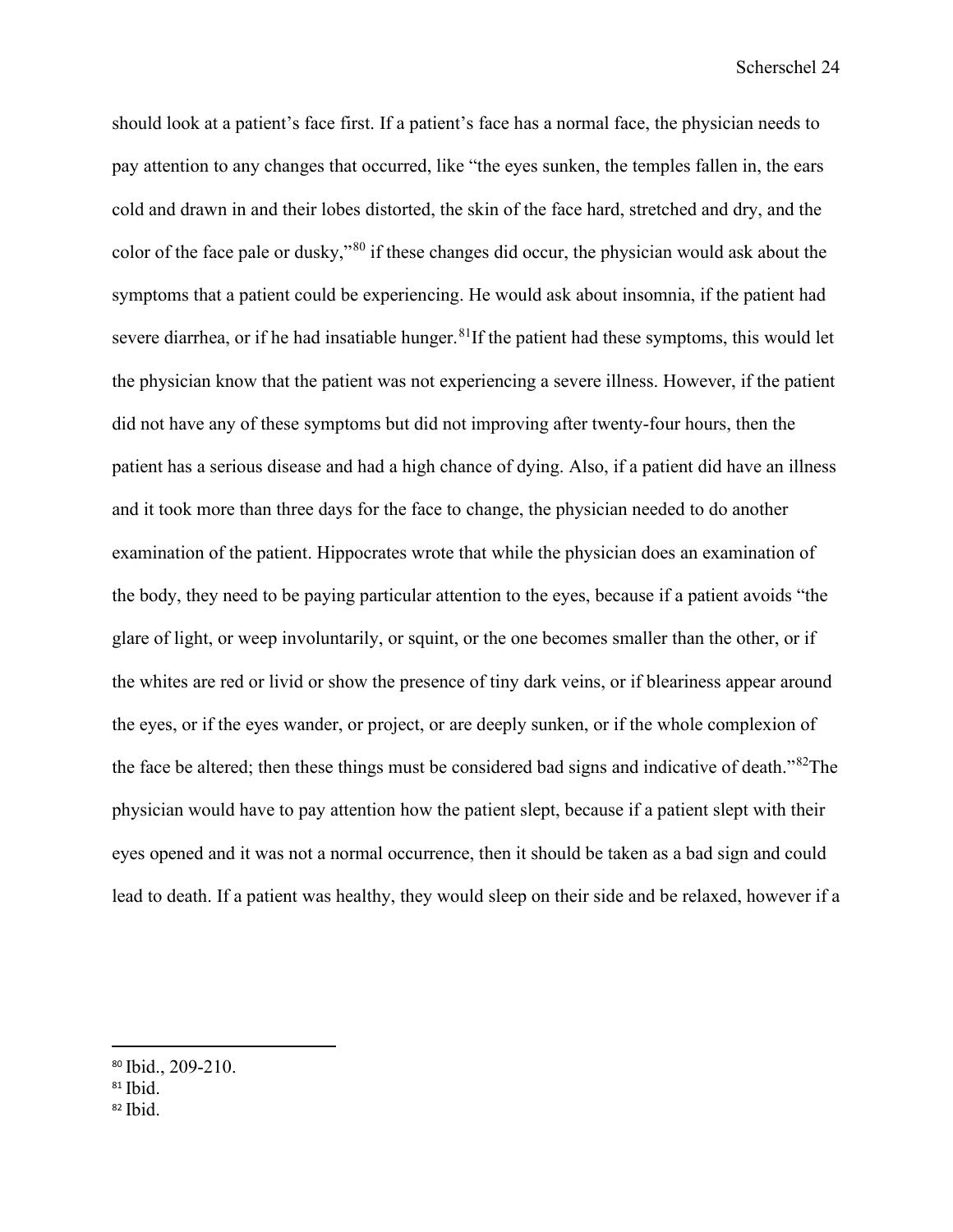patient had their "feet uncovered"<sup>[83](#page-25-0)</sup> and their "hands and legs flung about at random"<sup>[84](#page-25-1)</sup> then the physician would recognize this as a sign of recklessness.

Hippocrates moved away from sleep and focused on the lungs. If a patient experienced rapid breathing, they could be distressed or their lungs were inflamed. If a patient took deep breaths at long intervals, this was considered a sign of delirium.<sup>[85](#page-25-2)</sup> A patient could have contracted a fever from a disease, but Hippocrates considered a fever along with a patient have the ability to take normal breaths was a sign of recovery. Of course, a patient had a fever, they would also have fits of sweating. Hippocrates also believed that when a patient experienced sweating on the most critical days of a fever, that it marks the end of a fever.

After this, Hippocrates moved onto the hypochondrium, and the hypochondrium refers to the upper abdomen that is below the ribs. The best condition for the hypochondrium is soft and smooth, however both the physician and the patient had to be careful if the patient started to experience pain in that area. If the patient started to experience throbbing, Hippocrates considered this to either be a sign of delirium or violent disturbance.<sup>[86](#page-25-3)</sup> If the patient experienced painful swelling in the upper abdomen area, this was considered to be a bad sign. When swelling appeared at the beginning of an illness, this was considered to be a sign of a quick death, however if the patient lives longer than twenty days, pus should appear. If the pus is white, smooth, homogeneous, and is not foul-smelling then it was considered to be a good sign. However, if it is the opposite, as in the pus is foul-smelling and green, then the physician should take this as a bad sign.

- <span id="page-25-1"></span><sup>84</sup> Ibid.
- <span id="page-25-2"></span><sup>85</sup> Ibid., 212-213.
- <span id="page-25-3"></span><sup>86</sup> Ibid., 213-214.

<span id="page-25-0"></span><sup>83</sup> Ibid., 210-212.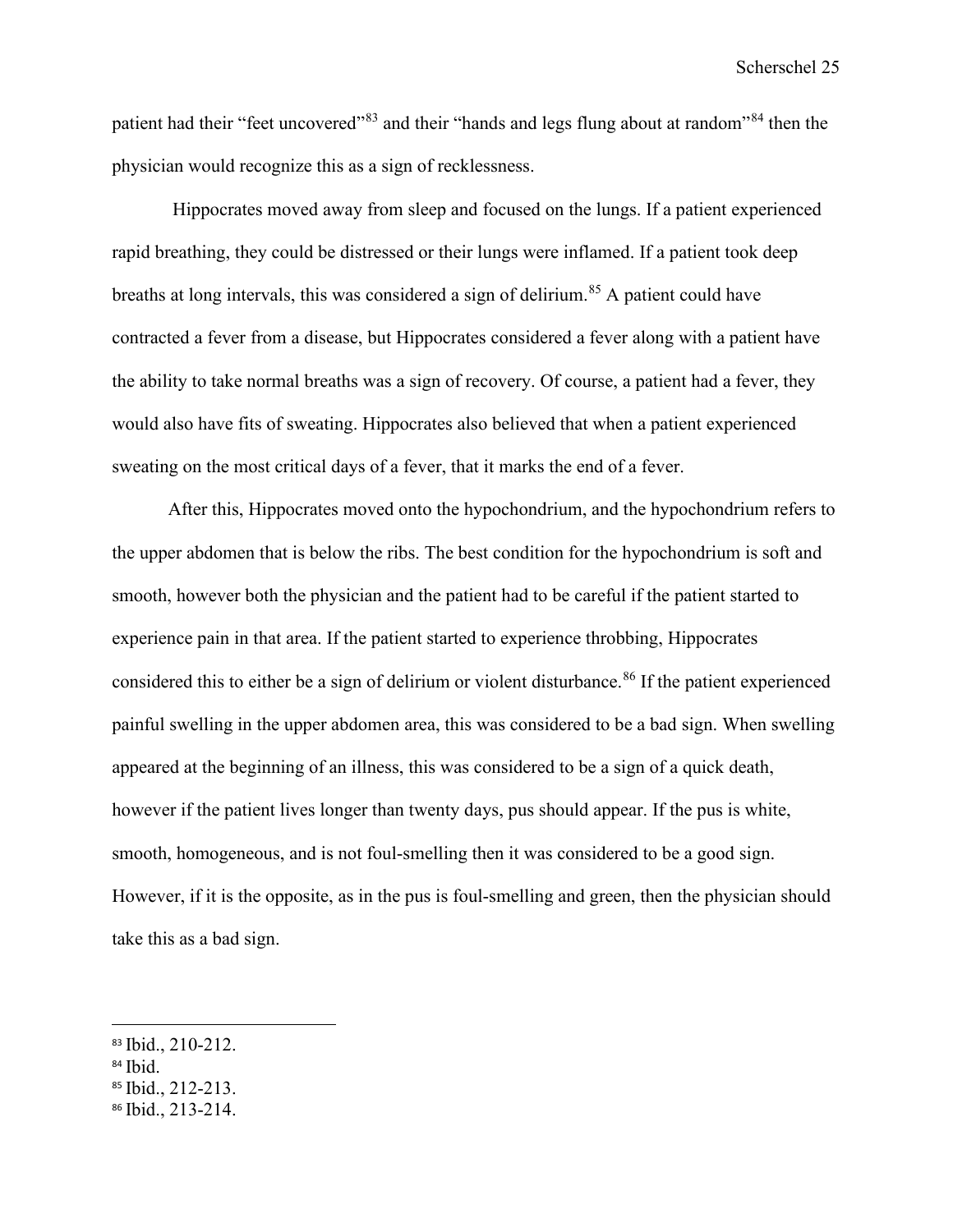Hippocrates moves onto dropsy which occurs when there is swelling of soft tissues due to the accumulation of excess water, and Hippocrates made it clear that dropsy is never a good thing. Especially in the cases where dropsy is caused by an acute disease. Hippocrates notes that dropsy does not help with getting rid of a fever, that patients who experience dropsy are in a great amount of pain and can easily arrive on death's door.<sup>[87](#page-26-0)</sup> When dropsy starts the abdomen and close to the loins, this could lead to the feet swelling and the patient could experience diarrhea. This also adds onto the pain that a patient could experience. Physicians needed to keep an eye on the patient's head, hands, and feet for most cases of illness, because they can show signs that a patient's health is getting better or worse. For instance, Hippocrates considered if the feet, hands, and head were cold as the belly and sides were warm as a bad sign. He believes that a healthy body would be warm all over.<sup>[88](#page-26-1)</sup> A patient who experienced dropsy had a high chance of dying, because it affected both the upper and lower abdomen. Hippocrates does bring up fevers again and does go into more detail about some the symptoms a patient could have. Then at the end of *Prognosis*, Hippocrates pointed out that physicians "must be quick to think of the trend of any diseases that are epidemic from time to time, and the climatic conditions must not escape him"[89](#page-26-2) but a physician needed to pay attention to the signs that appear in the climate around him. That symptoms would not change; rapid breathing would still be a symptom of distress or inflammation or someone sleeping on their side would still be healthy.

*Prognosis* is an excellent example of philosophy and medicine being connected. In the beginning, Hippocrates is referring to moral boundaries that a physician should follow. It also connects *Prognosis* with *The Oath*. The biggest part of *The Oath* is that the patient comes first

<span id="page-26-0"></span><sup>87</sup> Ibid.

<span id="page-26-1"></span><sup>88</sup> Ibid., 214-215.

<span id="page-26-2"></span><sup>89</sup> Ibid., 228-229.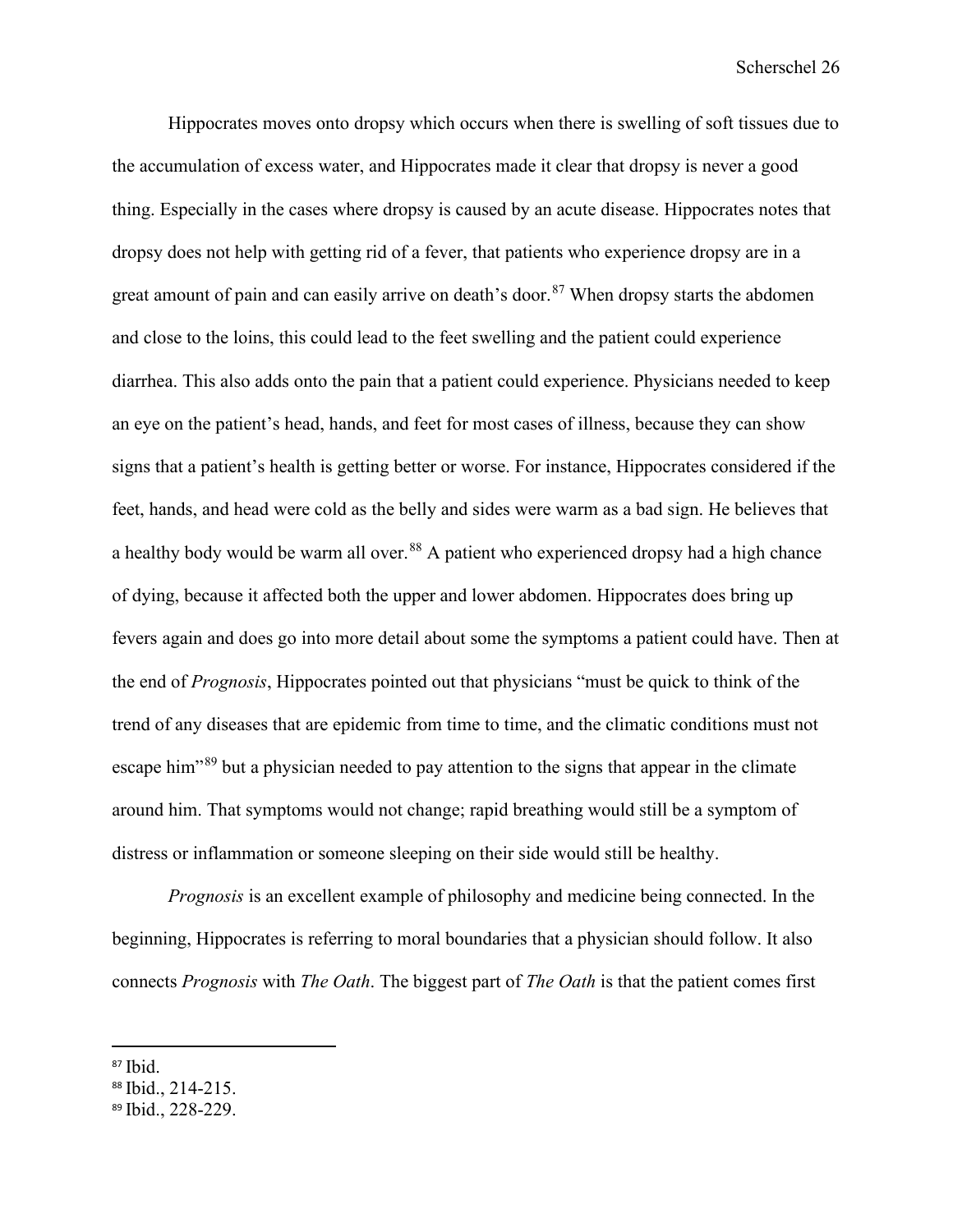not the physician. Hippocrates uses *Prognosis* as a guidebook for other physicians. It focused more on what the physician should pay attention to if any issues happen to the patient's internal organs, like if there was any issue with abdomen or the liver. Also, Hippocrates notes the different bad signs that can occur, for example urine. He says that when urine is white and smooth that this is a sign that the patient will recover and that the illness is not as serious.  $90$ Another situation where if the urine is white and smooth but even deposit appears at random times, then this is a sign that the illness will be prolonged and recovery is uncertain.<sup>[91](#page-27-1)</sup> If the urine is pink and has pink smooth sediment, this means that an illness will last longer but there is a better chance at recovery.<sup>[92](#page-27-2)</sup> However, if the urine is dark, foul-smelling, or even of a thicker consistency, then this should be read as a sign of death.<sup>[93](#page-27-3)</sup> Hippocrates goes through descriptions of what vomit should look like if the patient is healthy, does not have a serious illness, or if the patient is on death's door. Towards the end of Prognosis, Hippocrates mentioned that physicians need to be aware of the patient's symptoms of any previous illnesses or any current illnesses, because if they know their patient's medical history, they could have an easier time with finding out the right diagnosis and the correct treatment.

#### **Section 3:**

**How They are Connected.** At first, it did not make sense how Hippocrates is a pillar for the foundation of philosophy or how Parmenides is a pillar for the foundation of medicine. These four philosophers focused on different subjects with small connections to the others. However, it is after analyzing their work when the connections become noticeable. The connection between

<span id="page-27-0"></span><sup>90</sup> Ibid., 216-217.

<span id="page-27-1"></span> $91$  Ibid.

<span id="page-27-2"></span> $92$  Ibid.

<span id="page-27-3"></span><sup>93</sup> Ibid., 217-218.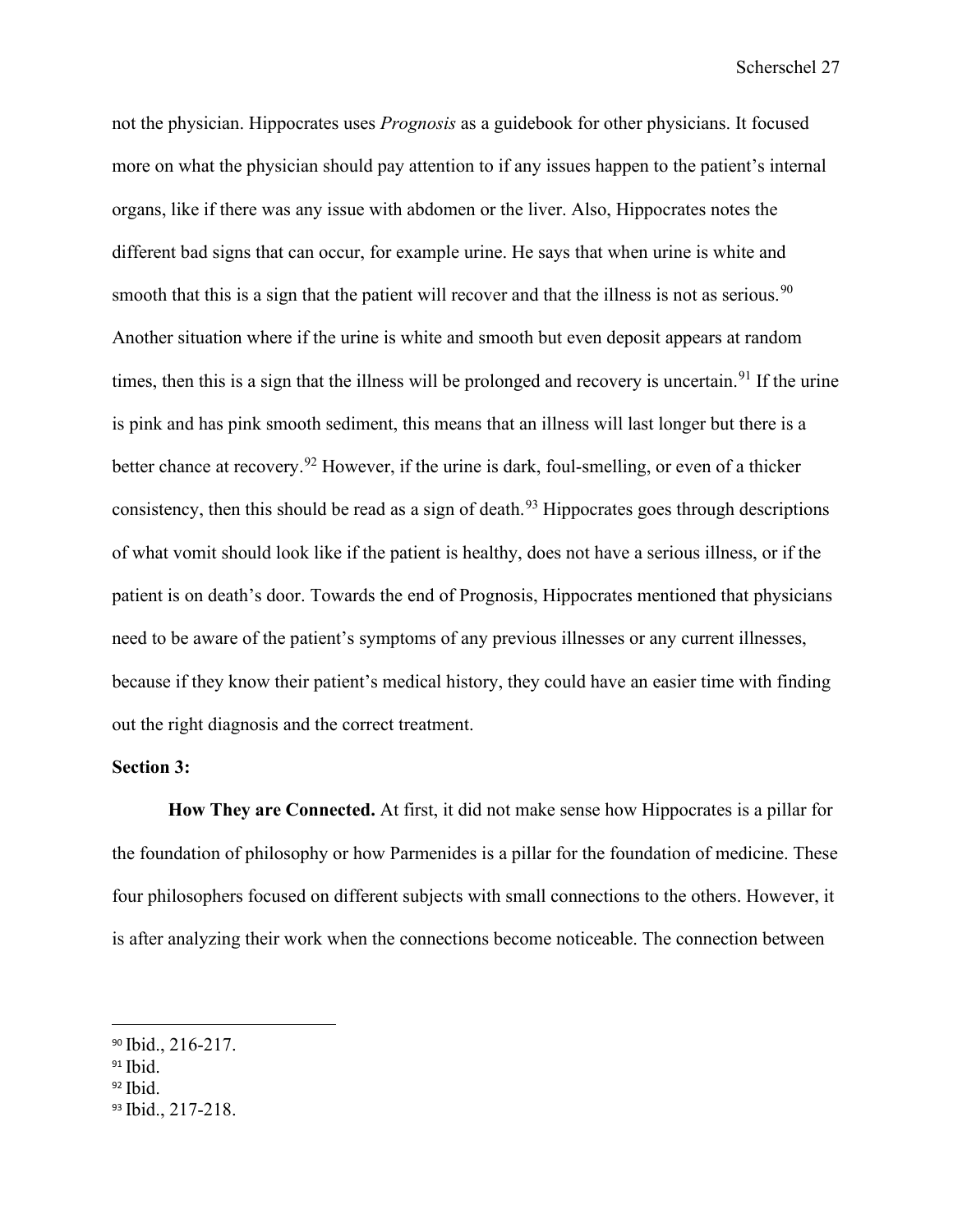Parmenides and Empedocles is the most noticeable. It is that relationship of a leader and a follower that can be seen not only throughout history but also literature. Parmenides created the concept of Being and how it always exists and will remain the same, and it is this concept that is the primary source of everything. [cite] Empedocles both agreed and disagreed with Parmenides' concept. While Empedocles agreed that there is something that is the primary source of everything and that something will always exist and remain the same, he disagreed about Being is the primary source of everything. Empedocles believed that the elements, earth, water, fire, and air, are the primary source of everything. [cite] Empedocles and Alcmaeon are connected through their theories of perception. Alcmaeon believed that the senses exist because of the brain where Empedocles believed that the senses exist because of the elements. Another noticeable connection is between Alcmaeon and Hippocrates. They both focused on the health, diseases, and the human body. Hippocrates is connected to Parmenides by the concept of asking scientific questions to find answers. Empedocles is connected to Hippocrates by biology and the human body. Alcmaeon is linked to Parmenides through scientific questioning the world around them. Alcmaeon, Parmenides, Empedocles, and Hippocrates are connected through not only asking scientific questions, but also no longer relying on the supernatural for answers.

**Why are They Important:** Hippocrates is the easiest to explain about why he is important and how he is a pillar in the foundation of philosophy, medicine, and science. Hippocrates was not the first philosopher to explain medicine, no that is credited to Alcmaeon, but Hippocrates created the basis of the ethics in the field of medicine by his oath. This oath is still used today, even though it has gone through changes to fit the modern times. In his book, *Epidemics*, he noted the connections between the climate and diseases. He also had the first clinical studies in Ancient Greece where he was able to figure out what worked for a cure for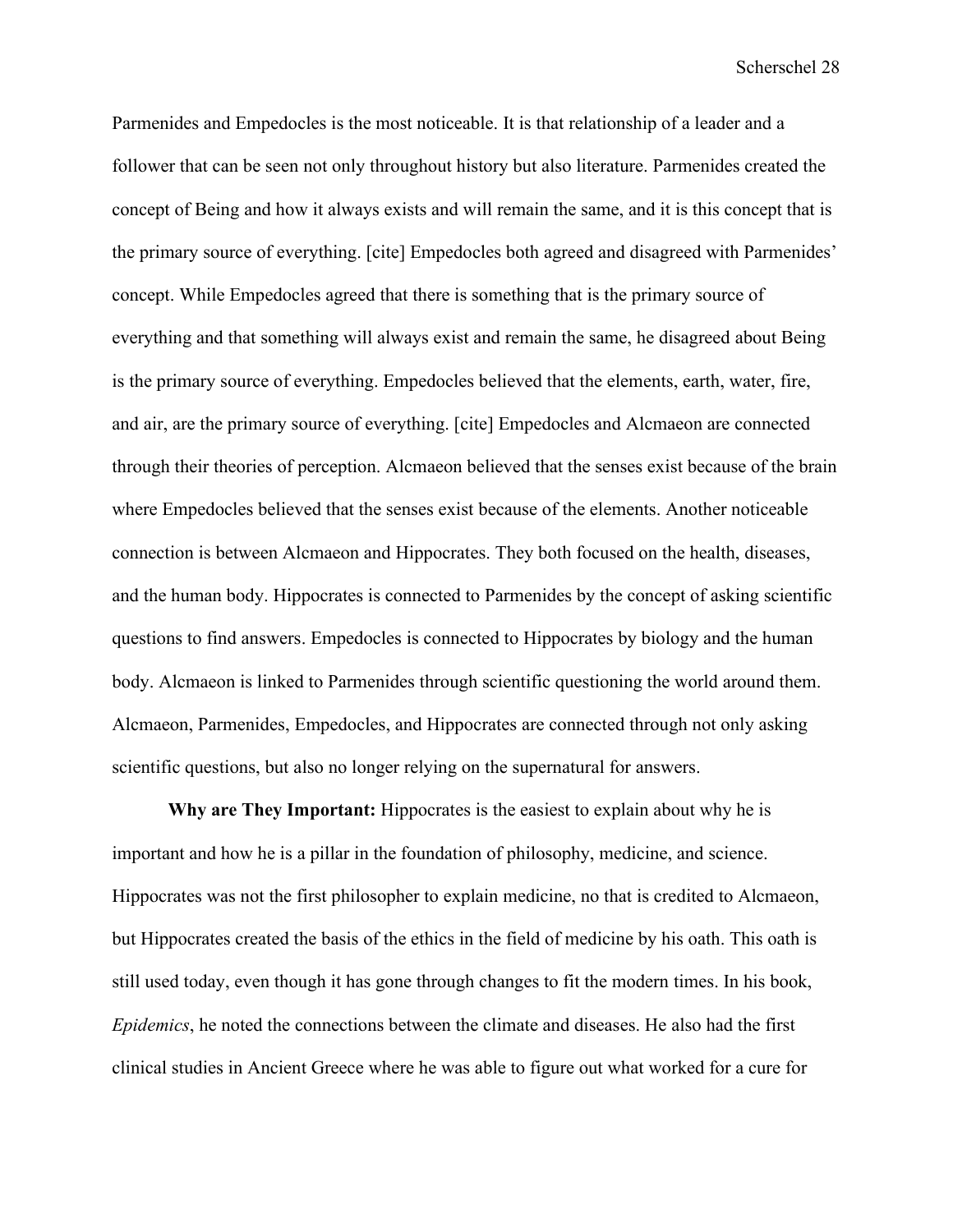diseases, how to make patients feel a little bit better, or being able to note when the disease reached a point where medicine would not be able to help. He also developed the concept of the four humors, which people believed in until the nineteenth century. Alcmaeon was the first philosopher to directly refer to medicine and both the philosophy and science of health. He was the first to start mapping out the human body, which allowed Hippocrates to do his work. Empedocles added to the theory of perception that Alcmaeon started, and both of them were right and wrong. Empedocles was correct when he believed that the other organs are important to the senses while Alcmaeon was correct about the senses being linked to the brain. Parmenides and Empedocles both added to the field of cosmology and Parmenides was one of the first philosophers to separate reality from the supernatural. He started asking scientific questions and coming up with answers.

#### **Conclusion:**

When looking at modern science, philosophy, and medicine, then looking back at ancient history, it is very interesting. Medicine and science have changed a lot since the nineteenth century. These two fields experienced major advances and it is incredible to think about it. Society still believed in the four humours concept until the nineteenth century. It was in the twentieth century where space travel was possible, however, that might not have been the case if it was not for Parmenides, Empedocles, Alcmaeon, and Hippocrates. They built a foundation where these fields grew and improved over time and the philosophers that followed had an easier time with their concepts because these four had already started the process.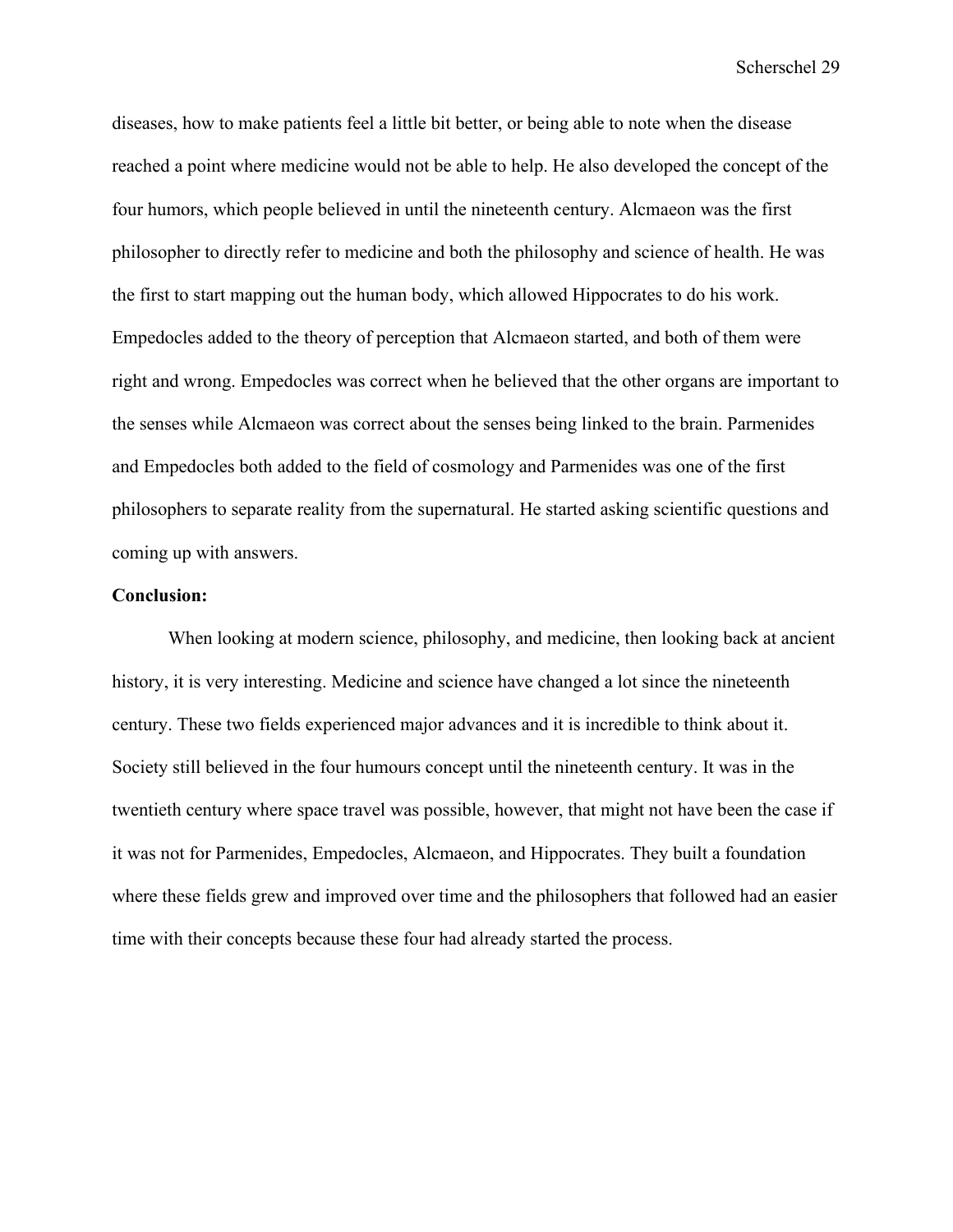#### Bibliography

*Timaeus* Infomotions, Inc.

- Armstrong, A. H. (A, University Press Cambridge, A. H. (A Armstrong, and University Press Cambridge. *The Cambridge History of Later Greek and Early Medieval Philosophy*. London; New York, N.Y.: London; New York, N.Y.: Cambridge University Press, 1970.
- Bailkey, Nels M. and Nels M. Bailkey. *Readings in Ancient History: Thought and Experience from Gilgamesh to St. Augustine*. 5th ed. ed. Lexington, Mass.: Lexington, Mass.: D.C. Heath, 1996.
- Beare, John I. (John Isaac). *Greek Theories of Elementary Cognition from Alcmaeon to Aristotle*. Oxford: Oxford, Clarendon Press, 1964.
- Bunnin, Nicholas, E. Tsui-James, Nicholas Bunnin, and E. Tsui-James. *The Blackwell Companion to Philosophy*. 2nd ed. ed. Malden, MA: Malden, MA: Blackwell Pub, 2003.
- Curd, Patricia, Daniel W. Graham, Patricia Curd, and Daniel W. Graham. *The Oxford Handbook of Presocratic Philosophy*. Oxford; New York: Oxford; New York: Oxford University Press, 2008a.
- *The Oxford Handbook of Presocratic Philosophy*. Oxford; New York: Oxford; New York: Oxford University Press, 2008b.
- Dahl, Norman O. *Substance in Aristotle's Metaphysics Zeta*. Cham: Cham: Palgrave Macmillan, 2019.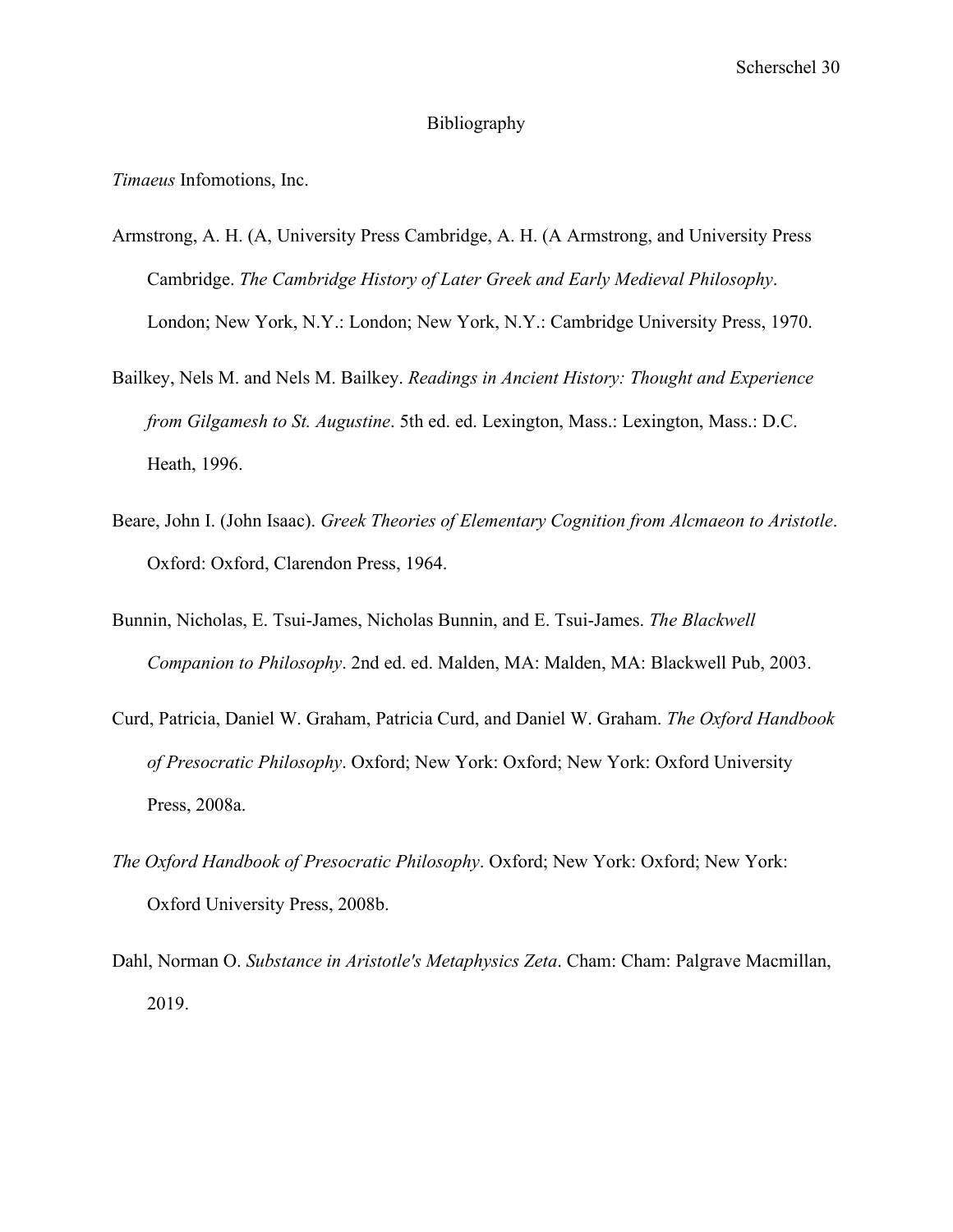- Debernardi, Alberto, Elena Sala, Giuseppe D'Aliberti, Giuseppe Talamonti, Antonia Francesca Franchini, and Massimo Collice. "Alcmaeon of Croton." *Neurosurgery; Neurosurgery* 66, no. 2 (2010): 247-252. doi:10.1227/01.NEU.0000363193.24806.02.
- Diels, Hermann, Walther Kranz, Kathleen Freeman, Hermann Diels, Walther Kranz, and Kathleen Freeman. *The Presocratic Writings*. Charlottesville, Virginia: Charlottesville, Virginia: InteLex Corporation, 2017.
- Eijk, Ph. J. van der (Philip J.), Neil Allies, and Jacques Jouanna. *Greek Medicine from Hippocrates to Galen: Selected Papers*, edited by Eijk, Ph. J. van der (Philip J.), Neil Allies. Leiden; Boston: Leiden; Boston: Brill, 2012.
- Emery, Alan E. H. "Hippocrates and the Oath." *J Med Biogr* 21, no. 4 (2013): 198-199. doi:10.1177/0967772013513395. [https://doi.org/10.1177/0967772013513395.](https://doi.org/10.1177/0967772013513395)
- Galen, Johan van Heurne, Leonhart Fuchs, Soranus, S. H, and Hippocrates. *The Aphorismes of Hippocrates, Prince of Physitians with a Short Comment on them Taken Out of those Larger Notes of Galen, Heurnius, Fuchsius, &c.: With an Exact Table Shewing the Substance of Every Aphorisme*, edited by Galen, Johan van Heurne, Leonhart Fuchs, Soranus and S. H. London: London: Printed for Humphrey Moseley .., 1655.
- Georgantopoulou, Catherine. *Medical Education in Greece*. Electronic version. ed. Vol. 31. London, England: 2009. doi:10.1080/01421590802331453.
- Gibson, Craig A. "Doctors in Ancient Greek and Roman Rhetorical Education." *Journal of the History of Medicine and Allied Sciences; J Hist Med Allied Sci* 68, no. 4 (2013): 529-550. doi:10.1093/jhmas/jrs027.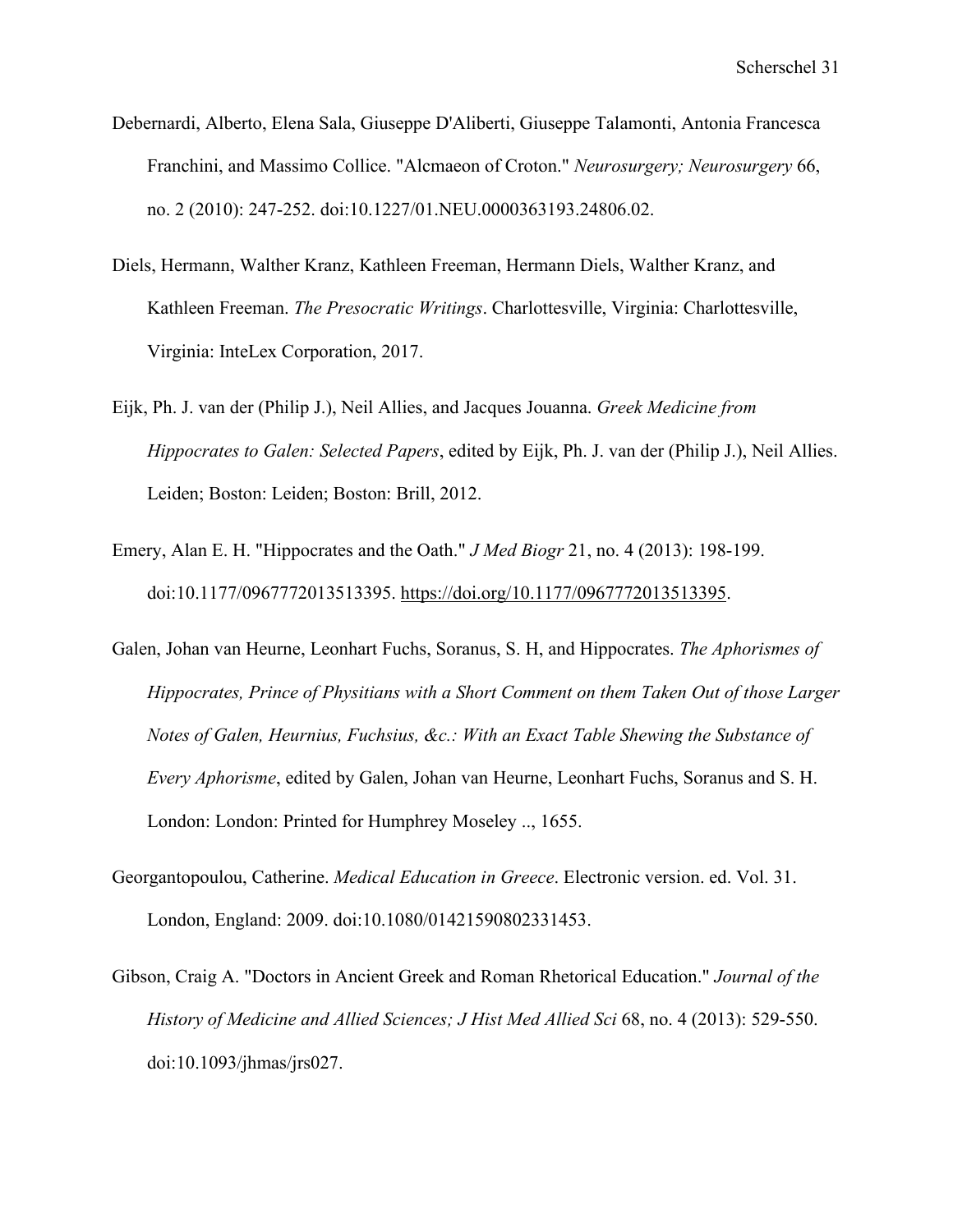- Gill, Mary Louise, Pierre Pellegrin, Mary Louise Gill, and Pierre Pellegrin. *A Companion to Ancient Philosophy*. Malden, Mass.]: Malden, Mass.: Blackwell Pub, 2006.
- Graham, Daniel W. *Explaining the Cosmos: The Ionian Tradition of Scientific Philosophy*. Princeton: Princeton: Princeton University Press, 2006.
- Grube, G. M. A. (G and Plato. *The Republic*, edited by Grube, G. M. A. (George Maximilian Anthony). Indianapolis: Indianapolis, Hackett Pub. Co, 1974.
- Hare, Evan H. and Th (Theodor) Puschmann. *A History of Medical Education from the most Remote to the most Recent Times,* edited by Hare, Evan H. London: London, H.K. Lewis, 1891.
- Hilton, Sean and Lesley Southgate. "Professionalism in Medical Education." *Teaching and Teacher Education* 23, no. 3 (2007): 265-279. doi[:https://doi.org/10.1016/j.tate.2006.12.024.](https://doi.org/10.1016/j.tate.2006.12.024) [https://www.sciencedirect.com/science/article](https://www.sciencedirect.com/science/article/pii/S0742051X06002113) [/pii/S0742051X06002113.](https://www.sciencedirect.com/science/article/pii/S0742051X06002113)
- Horn, Christoph. *Aristotle's Metaphysics Lambda New Essays*. Vol. 33. Boston: Boston: Walter de Gruyter GmbH, 2016.
- Horstmanshoff, H. F. J., C. R. Tilburg, Hippocrates Colloquium International, and International Hippocrates Colloquium (12th: 2005: Rijksuniversiteit te Leiden)\$\$QInternational, Hippocrates Colloquium. *Hippocrates and Medical Education Selected Papers Presented at the XIIth International Hippocrates Colloquium, Universiteit Leiden, 24-26 August 2005*, edited by Horstmanshoff, H. F. J., Tilburg, C. R. van (Cornelis) and International Hippocrates Colloquium. Leiden; Boston: Leiden; Boston: Brill, 2010.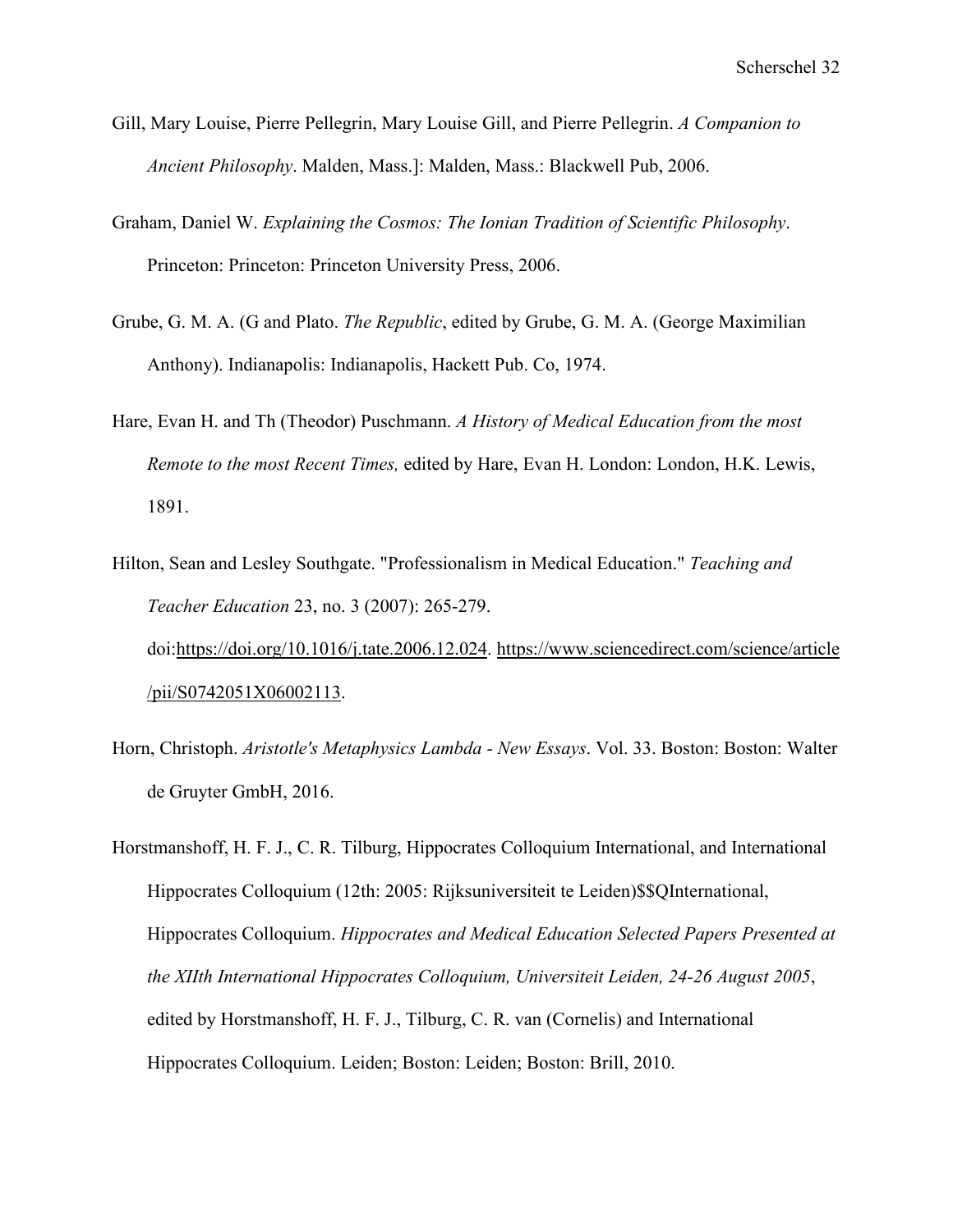- Hurd-Mead, Kate. *A History of Women in Medicine from the Earliest Times to the Beginning of the Nineteenth Century*. New York: New York: AMS Press, 1977.
- Irby-Massie, Georgia and Georgia Irby-Massie. *A Companion to Science, Technology, and Medicine in Ancient Greece and Rome. Volume 1*. Chichester, England: Chichester, England: Wiley-Blackwell, 2016.
- Jowett, Benjamin and Plato. *Timaeus*, edited by Jowett, Benjamin. Champaign, Ill.: Champaign, Ill.: Project Gutenberg, 1998.
- King, Helen. *Hippocrates Now: The 'Father of Medicine' in the Internet Age*. London: London: Bloomsbury, 2020.
- Kouloumentas, Stavros. "The Body and the Polis: Alcmaeon on Health and Disease." *British Journal for the History of Philosophy* 22, no. 5 (2014): 867-887. doi:10.1080/09608788.2014.982507.
- Laks, André and Glenn W. Most. *The Concept of Presocratic Philosophy: Its Origin, Development, and Significance*. Princeton: Princeton: Princeton University Press, 2018.
- Leonard, William Ellery and Empedocles. *The Fragments of Empedocles*, edited by Leonard, William Ellery. Chicago: Chicago: The Open Court Publishing Company, 1908.
- Lloyd, G. E. R. (G, John Chadwick, W. N. (W Mann, and Hippocrates. *Hippocratic Writings*, edited by Lloyd, G. E. R. (Geoffrey Ernest Richard), John Chadwick and Mann, W. N. (William Neville). [New] ed., with additional material, repr. in Penguin classics. ed. Harmondsworth; New York: Harmondsworth; New York: Penguin, 1983.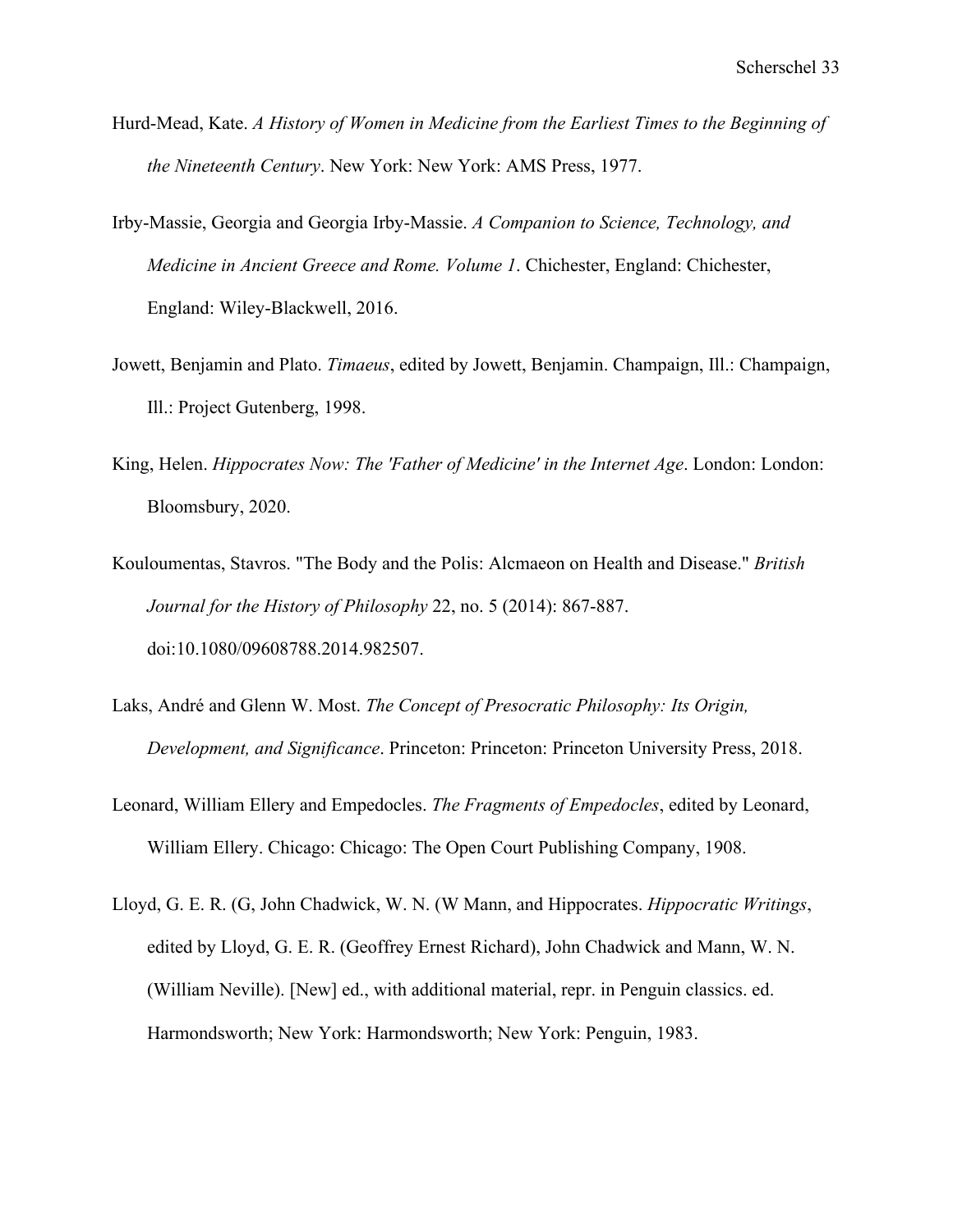- Longrigg, James. *Greek Rational Medicine: Philosophy and Medicine from Alcmaeon to the Alexandrians*. London; New York: London; New York: Routledge, 1993.
- Luchte, James. *Early Greek Thought: Before the Dawn*. London: London: Bloomsbury Publishing Plc, 2013.
- McCoy, Joe. *Early Greek Philosophy* Catholic University of America Press, 2012a. doi:10.2307/j.ctt3fgp4k.
- *Early Greek Philosophy: The Presocratics and the Emergence of Reason*. Vol. 57 Catholic University of America Press, 2012b.
- McCullough, Laurence B., Robert Baker, Laurence B. McCullough, Laurence B. McCullough, Robert Baker, and Laurence B. McCullough. *The Cambridge World History of Medical Ethics*. Cambridge; New York: Cambridge; New York: Cambridge University Press, 2009.
- Miles, Steven H. *The Hippocratic Oath and the Ethics of Medicine*. Oxford; New York: Oxford; New York: Oxford University Press, 2004.

*Hippocratic Oath and the Ethics of Medicine*. Cary: Cary: Oxford University Press, USA, 2005.

Moore, Edward. *Plato*. Tirril England]: Tirril England: Humanities-Ebooks, 2007.

- Mortimer, Ian. *Millennium: From Religion to Revolution: How Civilization has Changed Over a Thousand Years*. First Pegasus books hardcover edition. ed. New York: New York: Pegasus Books, 2016.
- Palmer, John Anderson. *Parmenides and Presocratic Philosophy*. Oxford; New York: Oxford; New York: Oxford University Press, 2009.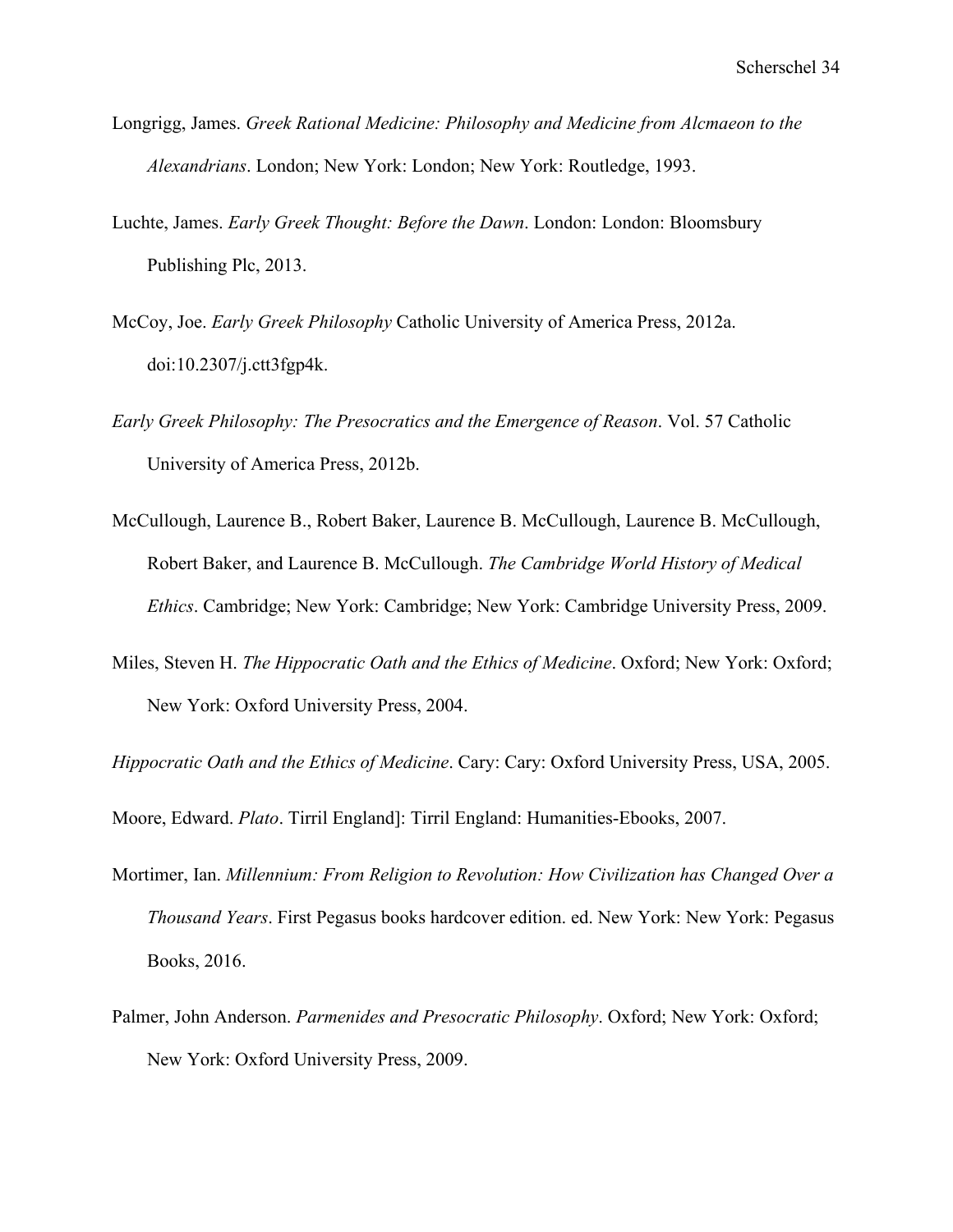- Parmenides and Panagiotis Thanassas. *Parmenides, Cosmos, and being a Philosophical Interpretation*, edited by Parmenides. Milwaukee, Wis.: Milwaukee, Wis.: Marquette University Press, 2007.
- Pikoulis, Emmanouil, Pavlos Msaouel, Efthimios D. Avgerinos, Sofia Anagnostopoulou, and Christos Tsigris. "Evolution of Medical Education in Ancient Greece." *Chinese Medical Journal; Chinese Medical Journal* 121, no. 21 (2008): 2202-2206. doi:10.1097/00029330- 200811010-00018.

Pliny, the Elder. *The Natural History of Pliny, Volume 5 (of 6)* Project Gutenberg, a.

———. *The Natural History of Pliny, Volume 5 (of 6)* Project Gutenberg, b.

Rescher, Nicholas. *Cosmos and Logos: Studies in Greek Philosophy*. Vol. 1 De Gruyter, 2005.

Sassi, Maria Michela and Michele Asuni. *The Beginnings of Philosophy in Greece*. Princeton: Princeton: Princeton University Press, 2018.

Stace, W. T. (W. *A Critical History of Greek Philosophy* Project Gutenberg, a.

- Stamatellos, Giannis. *Plotinus and the Presocratics a Philosophical Study of Presocratic Influences in Plotinus' Enneads*. Albany: Albany: State University of New York Press, 2007a.
- *Plotinus and the Presocratics: A Philosophical Study of Presocratic Influences in Plotinus' Enneads*. Ithaca: Ithaca: State University of New York Press, 2007b.
- Stamatellos, Giannis and Giannis Stamatellos. *Introduction to Presocratics: A Thematic Approach to Early Greek Philosophy with Key Readings*. Hoboken: Hoboken: WILEY, 2012.